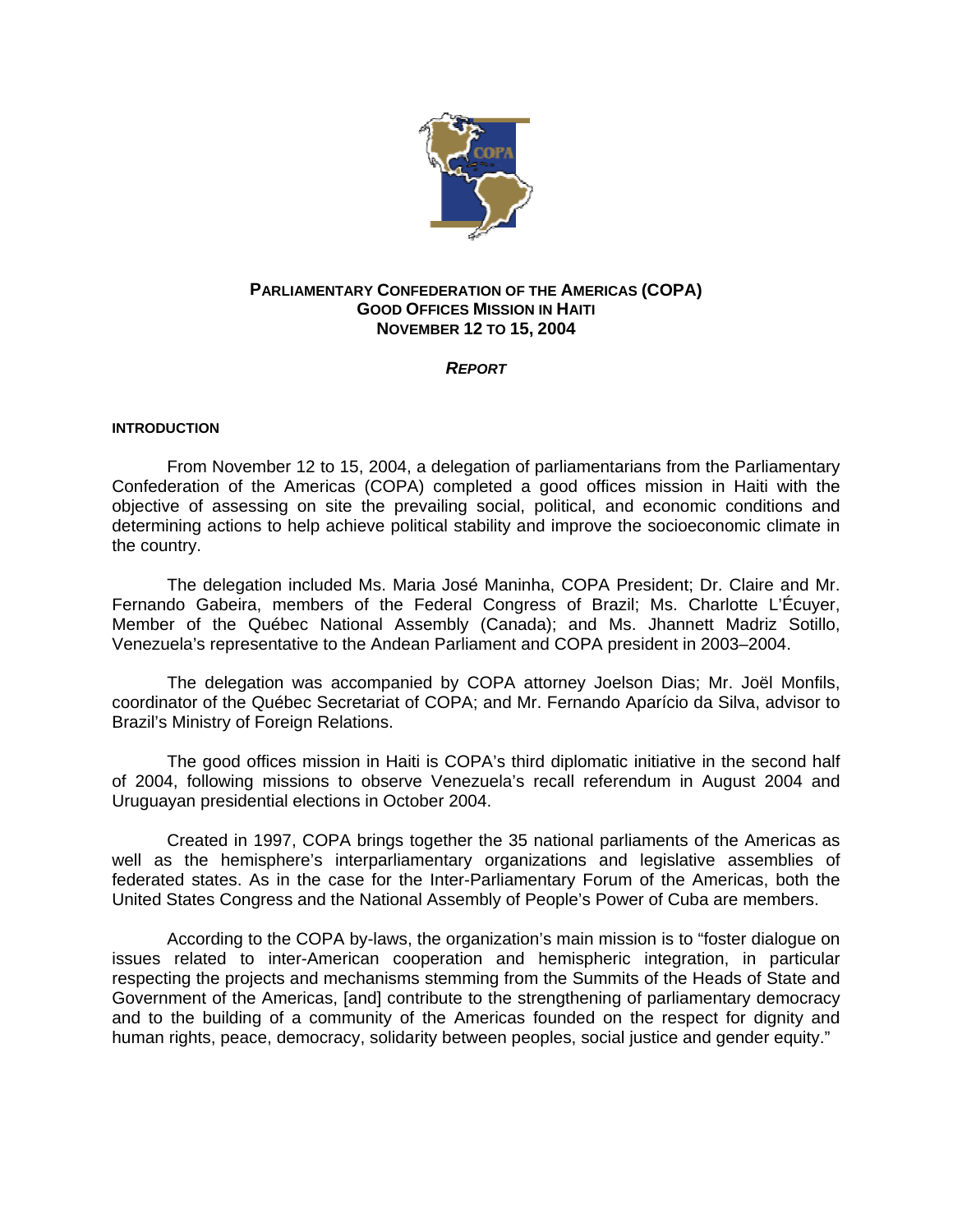In the particular case of Haiti, this initiative is even more crucial. The countries of the Americas must step up their efforts and join international forces already in place in order to identify a peaceful, long term solution to the political crisis that has prevailed since the February 29, 2004 departure of former president Jean-Bertrand Aristide.

It should be pointed out that when the terms of Haiti's representatives and two-thirds of its senators ended, representative Ernst Vilsaint had a seat on the COPA Executive Committee.

It was in March 2004 that COPA first expressed its concern regarding the situation in Haiti. At that time, the COPA Executive Committee, meeting in Brasilia (Brazil), adopted a resolution (attached) calling on the transitional government, all political parties, and civil society representatives to work towards a peaceful solution to the conflict, the strengthening of the rule of law and democratic institutions, and the organization of fair, free, and transparent elections in the reasonably near future.

On September 24 and 25, 2004, at its meeting in San Juan, Puerto Rico, the COPA Executive Committee again addressed the situation in Haiti and expressed its concern regarding the precarious security situation (resolution attached).

At that time, in addition to reiterating its appeal to all Haitians to renounce the violence that compromises security and the establishment of a peaceful political climate in the country, COPA called on the still-armed and active rebel forces to cooperate with the transitional Haitian government and forces of order by surrendering their illegal arms to the authorities.

In the resolution, COPA denounced the decline in the country's socioeconomic conditions, calling on the international community and particularly international financial institutions to meet their commitments with a view to strengthening democracy in Haiti and reducing the poverty that affects a majority of Haitians.

Last, COPA expressed its solidarity with the Haitian people following topical hurricane Jeanne and called on all countries of the Americas to take all possible steps to provide humanitarian aid.

COPA hopes the good offices mission in Haiti has raised the awareness of parliamentarians of the Americas as well as the international community, particularly that of the United Nations (UN) and the Organization of American States (OAS), prompting them to adopt measures which, combined with Haitian initiatives, will help achieve political stability and a socioeconomic turnaround in Haiti.

# **COPA DELEGATION ACTIVITIES**

During its visit to Haiti, the COPA delegation spoke with transitional government representatives, notably prime minister Gérard Latortue and foreign affairs minister Yvon Siméon.

The COPA delegation also visited the facilities of the United Nations Stabilization Mission in Haiti (MINUSTAH)<sup>[1](#page-1-0)</sup> in the cities of Port-au-Prince and Les Gonaïves. There, it met

<span id="page-1-0"></span><sup>&</sup>lt;u>nd</u><br><sup>1</sup> The United Nations Stabilization Mission in Haiti (MINUSTAH) was established by the United Nations (UN) Security Council in accordance with Resolution 1542 of April 3, 2004.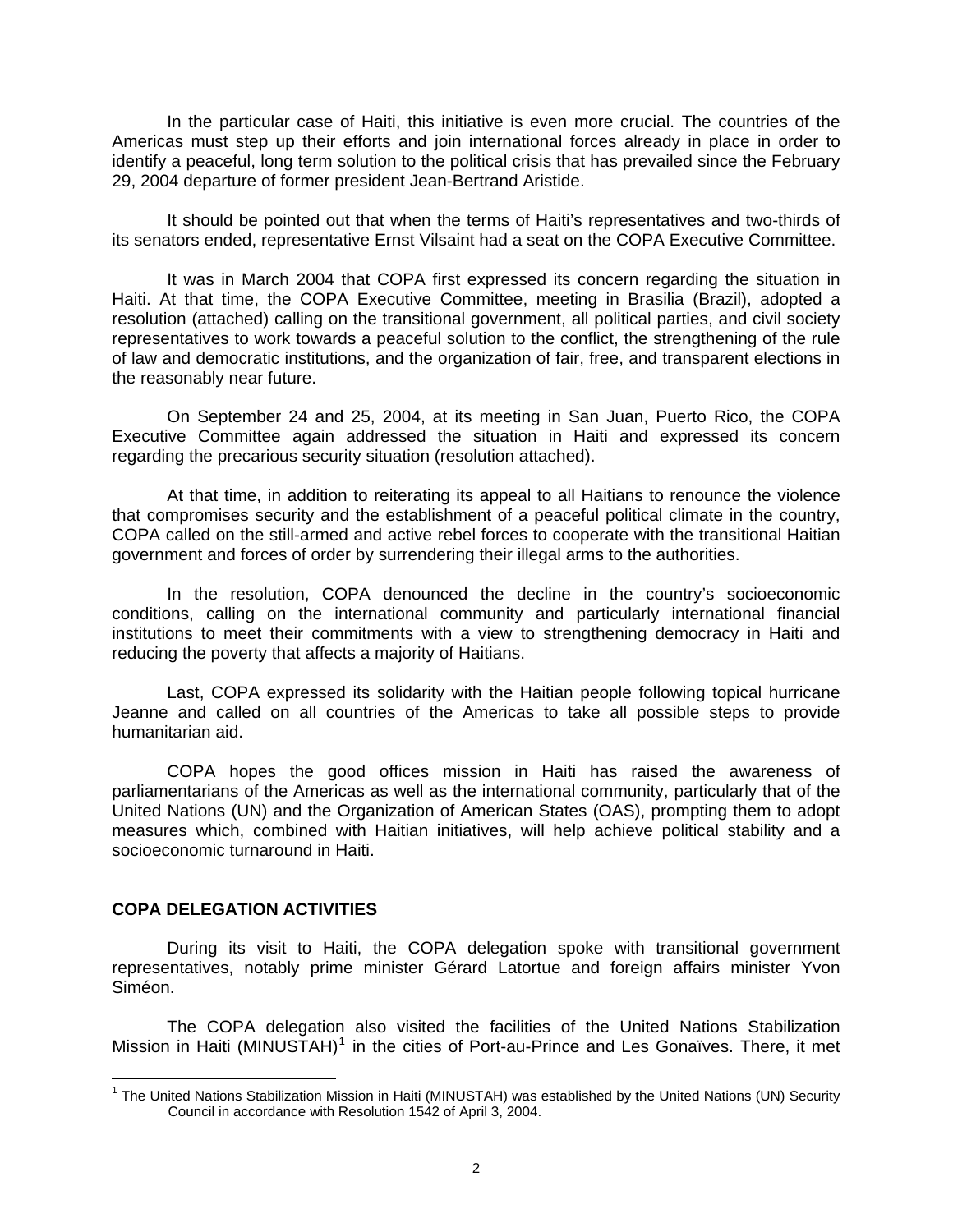with the MINUSTAH high command, notably ambassador Juan Gabriel Valdés, special representative of the UN Secretary-General<sup>[2](#page-2-0)</sup>, accompanied among others by elections officer Gerardo Le Chevallier; MINUSTAH force commander General Augusto Heleno Ribeiro Pereira and two assistants, Commander Carlos Chagas V. Braga and Colonel Williams J. Soares; General Américo Salvador de Oliveira, commander of the Haiti Brigade and the Brazilian military contingent of MINUSTAH, accompanied by Colonel Antônio Quixadá de Vasconcelos, Haiti Brigade Chief of Staff; and Lieutenant-Colonel Isaías, commander of Haiti Brigade Zone Alpha and the 19th Infantry Battalion; Sea-and-War Captain Nepomuceno, base commander of Rachel de Queiroz, where a group of naval fusiliers also with the Brazilian military contingent is stationed; and Captain Sanchez, commander of the Argentine military contingent of MINUSTAH, accompanied by Lieutenant-Colonel Ferreyra, battalion commander for the contingent in Les Gonaïves.

Mission members also met with senator Gérald Gilles, as well as former representatives Yves Cristallin and James Desrosin, leaders of the Lavalas Family (Fanmi Lavalas) parliamentary group, the political support base of former president Jean-Bertrand Aristide.

Leaders of political groups opposed to Jean-Bertrand Aristide and the Fanmi Lavalas party also met with COPA representatives. These included Mr. Micha Gaillard<sup>[3](#page-2-1)</sup>, assistant secretary of KONAKOM<sup>[4](#page-2-2)</sup> (Party of the National Congress of Democratic Movements); Mr. Robert Auguste, President of AKADEM (Ayiti Kapab Democratik); Mr. Serge Gilles, a former senator of PANPRA (Haitian Revolutionary Progressive Nationalist Party); and Rony Smarth, also of OPL (Struggling People's Organization)<sup>[5](#page-2-3)</sup>.

COPA parliamentarians also spoke with historian Susy Castor, director of Centre de Recherche et de Formation Économique et Sociale pour le Développement (CRESFED) and widow of Mr. Gérard Pierre-Charles, former president of the Struggling People's Organization (OPL). Also present were Mr. William Kennel-Pierre, Architect; Mr. Daniel Pierre-Charles, a sports expert and Secretary of State for Youth; Mr. Edgard Leblanc, a former senator and OPL Coordinator; Mr. Paul Denis, former OPL senator and president of the commission established by the transitional government to investigate acts of corruption committed in the last period of former president Jean-Bertrand Aristide's administration; Mr. Paul Lacombe of the private sector, former director of Télécommunications d'Haïti (TELECO); Ms. Tânia Pierre-Charles, a doctor and public health specialist; and Mr. Jacky Lumark, President of the University of Quisqueya.

COPA representatives also met with Mr. Jean-Claude Bajeux, president of the Ecumenical Center for Human Rights.

Professor Ricardo Seintefus, special envoy for the Brazilian government, was also interviewed by COPA parliamentarians.

 $\overline{a}$ 

<span id="page-2-0"></span> $2$  In accordance with UN Security Council Resolution S/RES/1542 (2004), the special representative of the UN secretary-general is responsible for the coordination and leadership of all UN agencies, funds, and programs in Haiti.<br><sup>3</sup> Micha Caillard v

<span id="page-2-1"></span><sup>&</sup>lt;sup>3</sup> Micha Gaillard was spokesperson of the first government of Jean-Bertrand Aristide during his period in exile.<br><sup>4</sup> KONAKOM is ans of four political perties that includes the mayoment for the coolition of left wing pert

<span id="page-2-2"></span><sup>&</sup>lt;sup>4</sup> KONAKOM is one of four political parties that includes the movement for the coalition of left-wing parties in Haiti, which, according to our sources, was created in December 2004. The party is opposed to Aristide and is one of the two parties that support the transitional government. Characteristics specific to the Haitian left include its support for the establishment of MINUSTAH in the country, particularly the presence of Brazil.

<span id="page-2-3"></span><sup>&</sup>lt;sup>5</sup> Rony Smarth was prime minister during the administration of former president René Préval.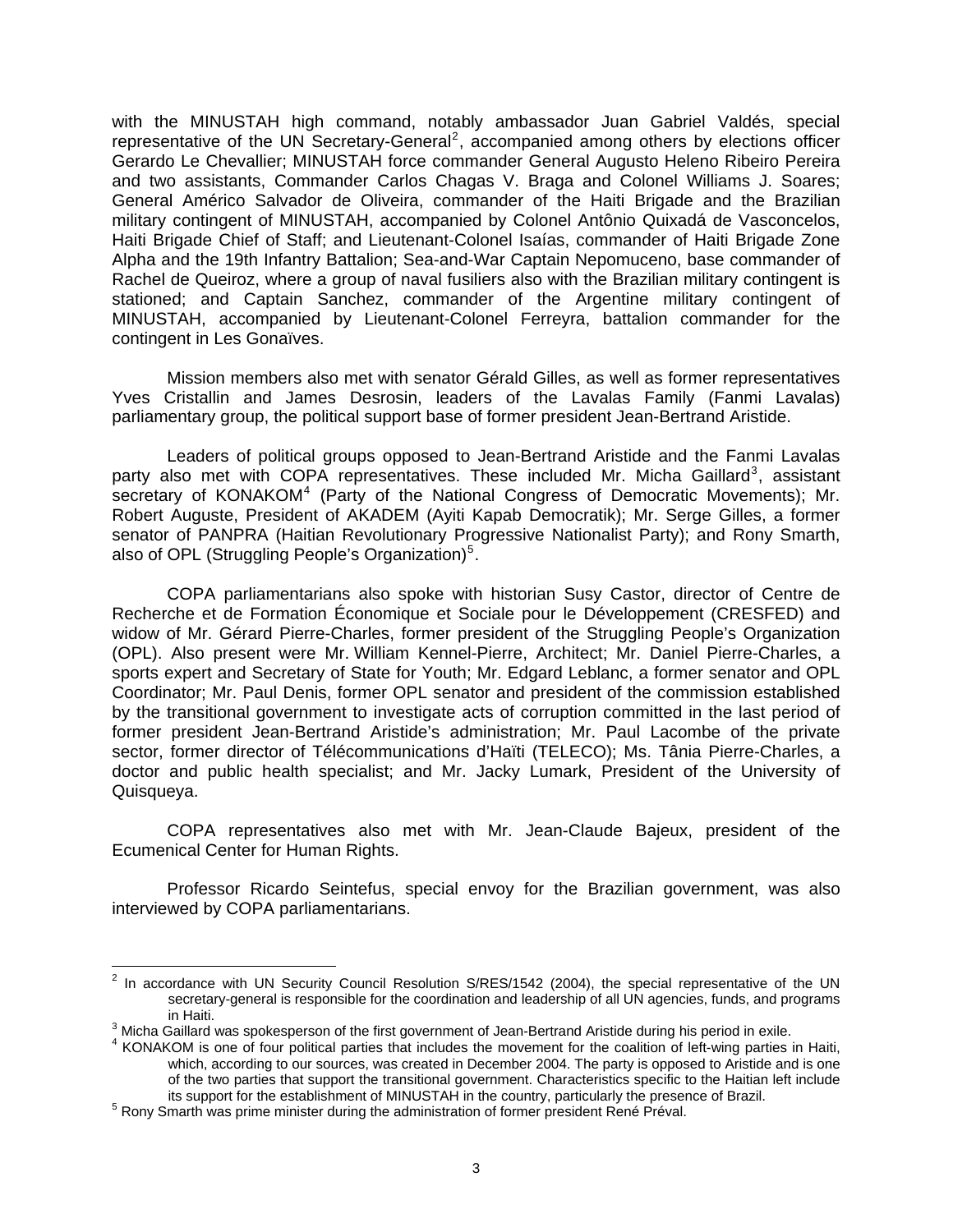Mr. Armando Vito Boisson Cardoso, Brazil's ambassador to Haiti, hosted the COPA delegation together with his spouse at a cocktail gathering in their home attended by Mr. Arnaldo Caiche d'Oliveira, minister-counselor of Brazil's Ministry of Foreign Relations; General Augusto Heleno Ribeiro Pereira, MINUSTAH Force Commander, accompanied by his assistants, Commander Carlos Chagas V. Braga and Colonel Williams J. Soares; General Américo Salvador de Oliveira; Colonel Antônio Quixadá de Vasconselos; the ambassador of Sweden; and a Canadian embassy representative.

During its visit to Port-au-Prince, the COPA delegation stopped at designated "Alpha" and "Bravo" zones under Haiti Brigade responsibility—where its command and part of the Brazilian military contingent of MINUSTAH were stationed—as well as Rachel de Queiroz base, where the Brazilian naval fusilier group was stationed.

From Rachel de Queiroz base, the COPA delegation proceeded in an armored vehicle to the city's port, crossing the entire adjacent region and then Champ de Mars—where the presidential palace and the Cité Soleil and Bel Air neighborhoods are located—and the public market area known as "Hell's Kitchen."

The delegation crossed a good part of the Delmas region and other working class neighborhoods on its way to MINUSTAH military facilities, which it visited in Port-au-Prince from Hôtel Montana, where delegation members stayed. This hotel is near the town of Pétionville, which the delegation also visited.

The COPA delegation then traveled to Les Gonaïves in the Artibonite department, where tropical storm Jeanne caused significant material damage and claimed many victims in September 2004. For this last visit, the delegation traveled by helicopter, given the poor condition of the road between Port-au-Prince and Les Gonaïves, much of which was still flooded at the time. $6$ 

Before heading to Les Gonaïves, the delegation flew over the city of Port-au-Prince, enabling it to observe the entire metropolitan region.

Brazilian contingent soldiers in MINUSTAH handled security for the COPA delegation, accompanying it in all its travels during its visit to Haiti.

Mr. Nixon Collin drove the vehicle used by the COPA delegation in its travels.

# **HISTORIC REVIEW OF THE CRISIS IN HAITI SINCE THE FIRST ROUND OF LEGISLATIVE ELECTIONS ON MAY 21, 2000**

The current political crisis in Haiti began in 2004, the bicentennial of its independence, celebrated on January 1, and of its victory in the war on slavery and colonialism.

Widespread civil disturbance in various regions of Haiti, primarily the city of Les Gonaïves, resulted in president Jean-Bertrand Aristide's departure from the country on February 29, 2004. This led to political instability, a climate of public insecurity, the rapid decline of

<span id="page-3-0"></span> 6 Apart from the helicopter used for the mission, another—also Russian—was made available by the UN for MINUSTAH use. Added to this were other military helicopters belonging to the Chilean contingent of MINUSTAH.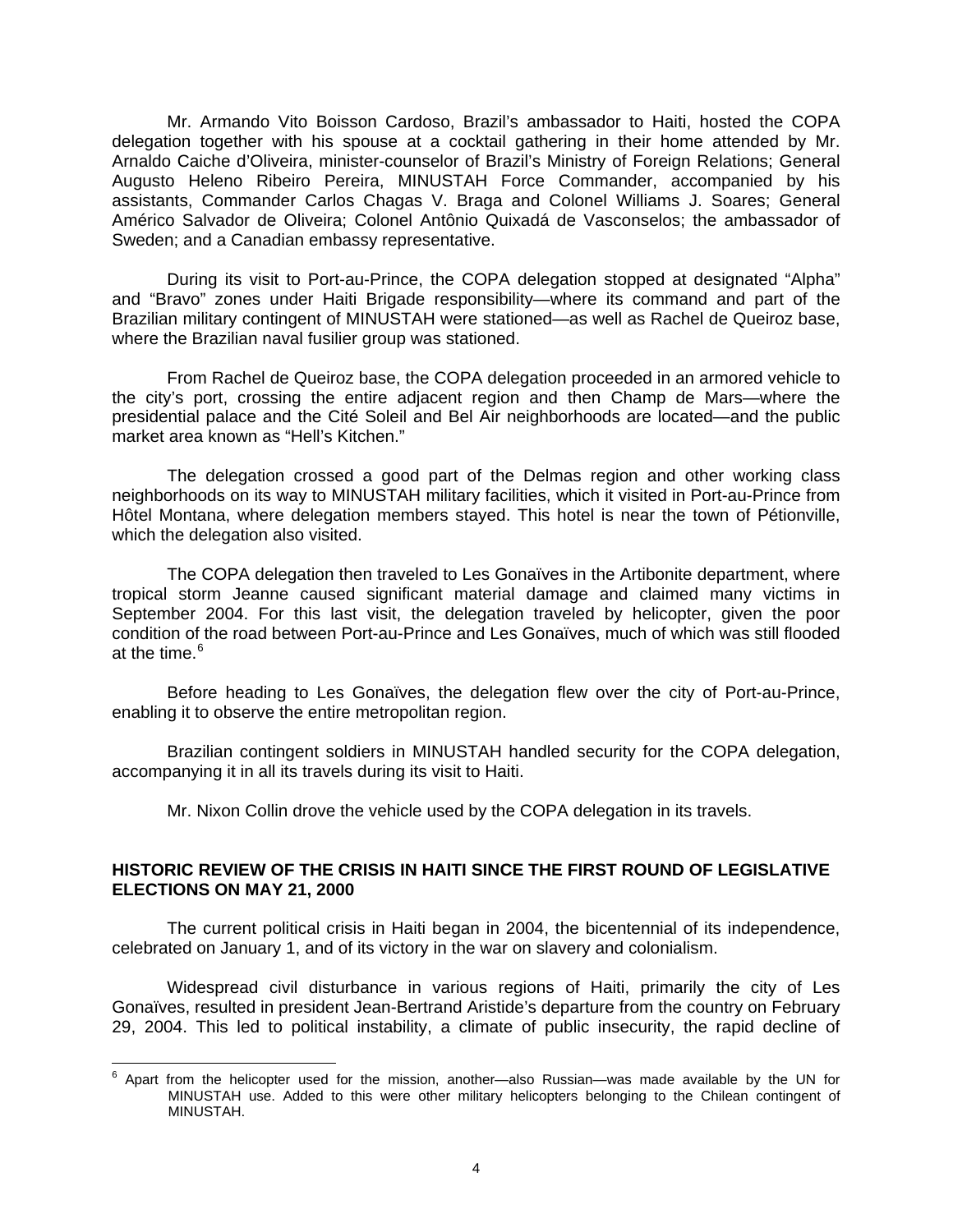socioeconomic conditions, and the loss of many human lives. Considerable material damage was another unfortunate consequence.

Concurrent to political demonstrations in which participants accused the government of violating human rights and demanded its resignation, criminal activities by individuals and armed groups intensified, spreading panic and insecurity, as well as paralyzing both constitutional order and state institutions.

A number of observers assert that the current crisis is actually just the culmination of political conflicts that have emerged since the 2000 elections—the first round of legislative elections held on May 21, the second round on July 9, and the presidential election on November 26.

Aristide opponents in Democratic Convergence—a party including independent, left-, and right-wing political elements—as well as the international community accused the government, then led by president René Préval, of manipulating the election results. The Interim Electoral Council (CEP) was also accused of violating constitutional rules. The Haitian government attributed this to a simple divergence in the interpretation of the electoral law.

International observers, half sent by the Organization of American States (OAS), denounced ballot counting and seat assignment methods in the first round. They also expressed disapproval that CEP president Léon Manus, who refused to endorse the final results due to vote counting irregularities, was forced to leave the country under the protection of foreign diplomats and seek refuge in the United States.

The opposition then boycotted the second round of legislative elections on July 9, 2000, as well as the presidential election held on November 26, 2000, in which only 10% of eligible voters participated. OAS withdrew its observers for the second round of legislative elections, deeming that first round results had been manipulated in favor of former president Jean-Bertrand Aristide's Lavalas Family party.

On February 7, 2001, Jean-Bertrand Aristide became president of Haiti for a term that was to end in 2006.

On December 17, 2001, thirty-odd individuals attacked the presidential palace. Five people were killed in this attempted coup d'état. In retaliation, groups of demonstrators set fire to the offices of Democratic Convergence and three political parties in this coalition. The homes of a number of public figures associated with the opposition were also looted and burned. Journalists covering the attempted coup d'état received threats, and some were forced to seek refuge in the United States and France.

Meanwhile and until the start of the current crisis, the situation in Haiti attracted the attention of the international community. For example, various  $UN<sup>7</sup>$  $UN<sup>7</sup>$  $UN<sup>7</sup>$  and OAS<sup>[8](#page-4-1)</sup> resolutions called

<span id="page-4-0"></span> 7 UN Security Council Resolution S/RES/1542 (2004), "Establishment of the United Nations Stabilization Mission in Haiti; S/RES/1529 (2004) and General Assembly resolutions A/RES/59/17, "Financing of the United Nations Stabilization Mission in Haiti" and A/RES/58/311, "Financing of the United Nations Stabilization Mission in Haiti"

<span id="page-4-1"></span><sup>&</sup>lt;sup>8</sup> OAS Permanent Council resolutions CP/RES. 862 (1401/04), "The Situation in Haiti"; CP/RES. 861 (1400/04) "Support for Public Order and Strengthening Democracy in Haiti"; CP/RES. 822 (1331/02), "Support for Strengthening Democracy in Haiti"; CP/RES. 806 (1303/02) corr. 1, "The Situation in Haiti"; CP/RES. 786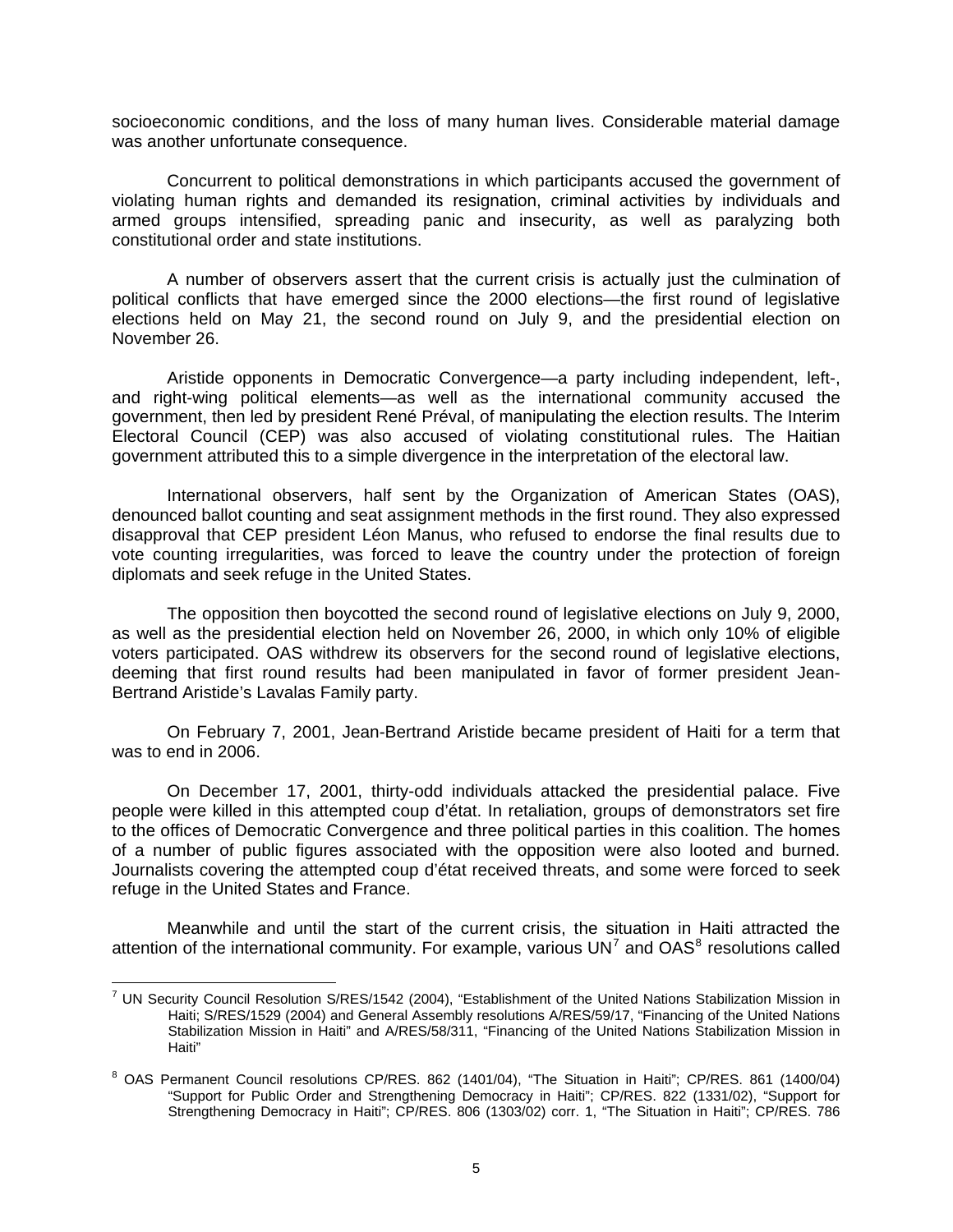on the parties involved to sign a political accord aimed at finding a peaceful resolution to the conflict.

A series of international missions were sent to Haiti, notably by OAS and the Caribbean Community (CARICOM). However, these initiatives ultimately failed.<sup>[9](#page-5-0)</sup>

On June 12, 2002, a mediation delegation including OAS and CARICOM representatives proposed a preliminary draft accord to the Haitian government and Democratic Convergence.

During this time, the Fanmi Lavalas and Democratic Convergence parties agreed on the need to hold elections in 2003 and form an Interim Electoral Council, as well as on the composition of this council and the rules for nominating members, in accordance with the provisions of the draft OAS accord. The Haitian government then proposed that local and legislative elections be held in the first half of 2003. However, this political accord was not respected.

 Another high level OAS and CARICOM delegation visited Haiti again on March 19 and 20, 2003, to ensure that both parties were respecting the commitments set out in the initial accord.

During this time, the Haitian government was also called on to adopt measures to promote disarmament as well as police force modernization and professionalization, particularly to end the impunity of members of the Haitian National Police implicated in acts of violence committed on December 17, 2001<sup>[10](#page-5-1)</sup>.

At the same time, OAS notified Haitian civil society and Democratic Convergence that it would not support efforts to remove the president of Haiti through violent confrontation or other actions or initiatives contrary to democratic processes<sup>[11](#page-5-2)</sup>.

 Still in 2003, president Aristide's government named a new director general of the Haitian National Police (PNH) and signed, with the special OAS mission, an agreement on strengthening democracy in Haiti in which it undertook to ensure police professionalization and election security, as well as promote disarmament, justice, and human rights.

Later in 2003, a movement made up of opposition political parties and leaders from civil society and the private sector began to call for Aristide's resignation.

On January 12, 2004, the terms of all representatives and most senators ended, as elections to determine their successors were not held in 2003.

To help restore constitutional order and reach a peaceful resolution to the crisis in Haiti, CARICOM proposed, at its January 31, 2004 meeting in Kingston, Jamaica, a preliminary action plan that called for compliance with OAS resolutions, the negotiation of rules for

 $\overline{a}$ 

<sup>(1267/01), &</sup>quot;Support for Democracy in Haiti"; and CP/RES. 772 (1247/02) and General Assembly resolutions AG/RES. 1959 (XXXIII-O/03), "Support for Democracy in Haiti"; AG/RES. 1841 (XXXII-O/02), "The Situation

<span id="page-5-0"></span>in Haiti"; and AG/RES. 1831 (XXXI-O/01), "Support for Democracy in Haiti"<br><sup>9</sup> See, for example, the sixth report of the OAS mission in Haiti on the OAS-CARICOM mission in Haiti from June 5 to 10, 2002 (CP/doc. 3625/02 corr. 3) and the secretary-general's report in response to CP/INF. 4724/02 (CP/doc.3643/02 corr. 1).<br><sup>10</sup> OAS General Assembly Resolution AG/RES. 1959 (XXXIII-O/03), "Support for Strengthening Democracy in Haiti"<br><sup>11</sup> OAS General Assembly Resolution AG/RES. 1959 (XXXIII-O/03), "Support for Streng

<span id="page-5-2"></span><span id="page-5-1"></span>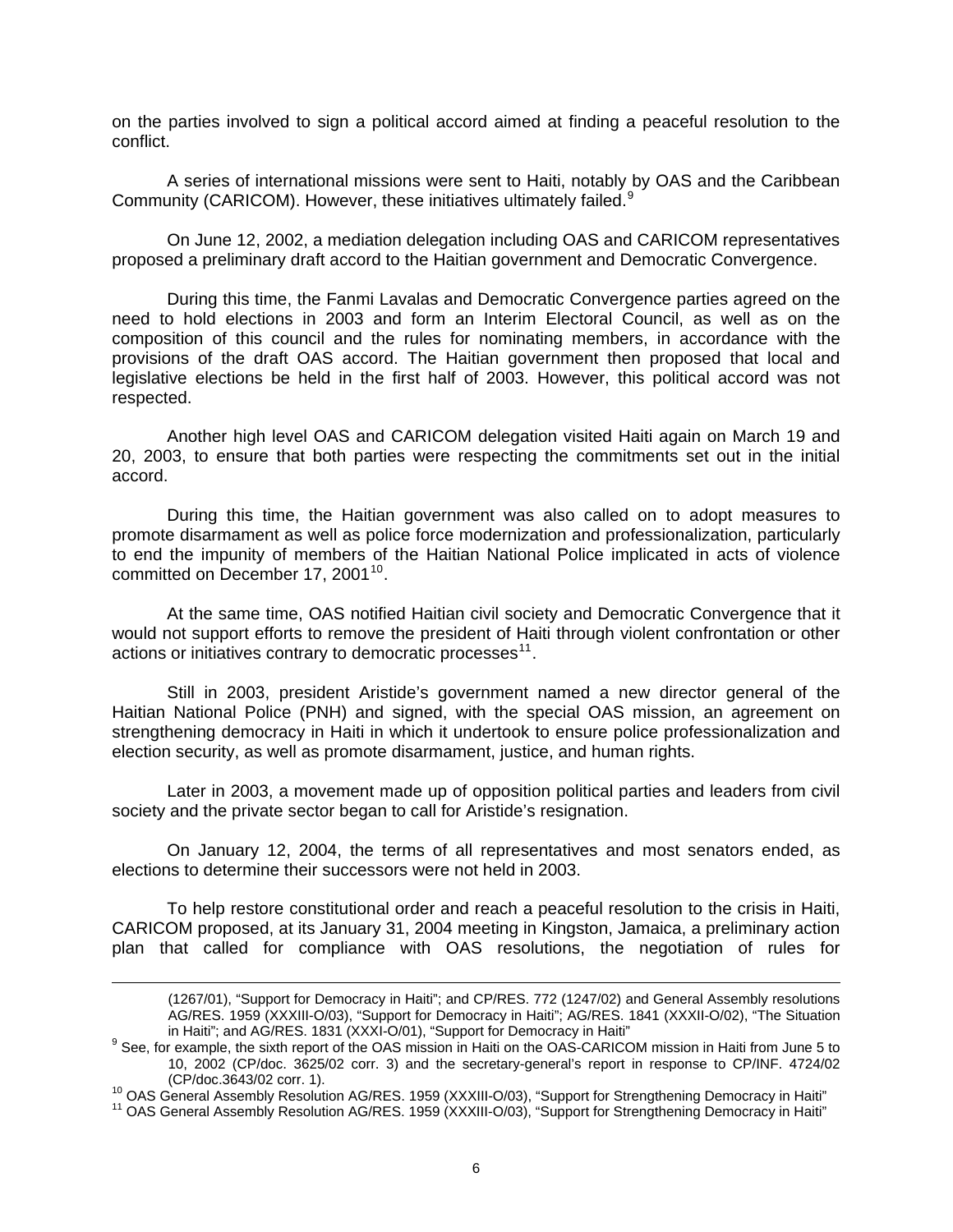demonstrations, the release of detainees, the disarmament of strong-arm groups, the establishment of an extended advisory council, and the appointment of a new government following the nomination of a neutral, independent prime minister who enjoys public trust.

During the same period, OAS expressed its firm support for the government of Haitian president Jean-Bertrand Aristide in its efforts to restore public order by constitutional means and called on it to respect the commitments and measures put forward by  $CARICOM<sup>12</sup>$  $CARICOM<sup>12</sup>$  $CARICOM<sup>12</sup>$ . CARICOM also called on the democratic political opposition and civil society to act responsibly, denounce the use of violence, and engage in a democratic process in accordance with the CARICOM proposal $^{13}$  $^{13}$  $^{13}$ .

However, Aristide's political opponents rejected CARICOM's Provisional Action Plan, and civil disturbance spread.

On February 5, 2004, a group of armed Aristide opponents seized the central commissariat of the northwestern city of Les Gonaïves after an intense shootout that left many dead. The attack, led by members of Front de résistance révolutionnaire de l'Artibonite, spurred armed insurrection in a number of regions of the country, notably the North, where the rebels were most active. Among the armed rebels were former soldiers from the Haitian army disbanded in 1995. Insurgents seized Cap-Haïtien, the country's second largest city in the North, on February 22, 2004.

The OAS Permanent Council then called on the UN Security Council to take the necessary and appropriate emergency measures, in accordance with the Charter of the United Nations, to resolve the crisis in Haiti<sup>[14](#page-6-2)</sup>.

On February 29, 2004, president Jean-Bertrand Aristide left the country.

That same day, the UN Security Council adopted Resolution No. 1529, in which it took note of his resignation as president of Haiti, recognized Boniface Alexandre as acting president in accordance with the Constitution of Haiti, and called on member states to "support the constitutional succession and political process now under way in Haiti."[15](#page-6-3)

Mr. Boniface Alexandre, President of the Supreme Court, assumed the position of interim president in accordance with the Constitution of Haiti. Alexandre had been Supreme Court president since 2002, when he was appointed by Jean-Bertrand Aristide.

On March 4, 2004, a tripartite council including representatives of the Fanmi Lavalas party, the opposition, and the international community (UN/OAS) was established to choose the seven people who would sit on the "Council of Elders" and appoint the new prime minister. On March 9, 2004, this council appointed Mr. Gérard Latortue as the new interim prime minister of Haiti.

 $\overline{a}$ 

<span id="page-6-0"></span> $12$  UN Permanent Council Resolution CP/RES. 861 (1400/04) "Support for Public Order and Strengthening Democracy in Haiti"<br><sup>13</sup> Id. 14<br><sup>14</sup> OAS Permanent Council Resolution CP/RES. 862 (1401/04), "The Situation in Haiti" 15 UN Security Council Resolution S/RES/1529 (2004)

<span id="page-6-2"></span><span id="page-6-1"></span>

<span id="page-6-3"></span>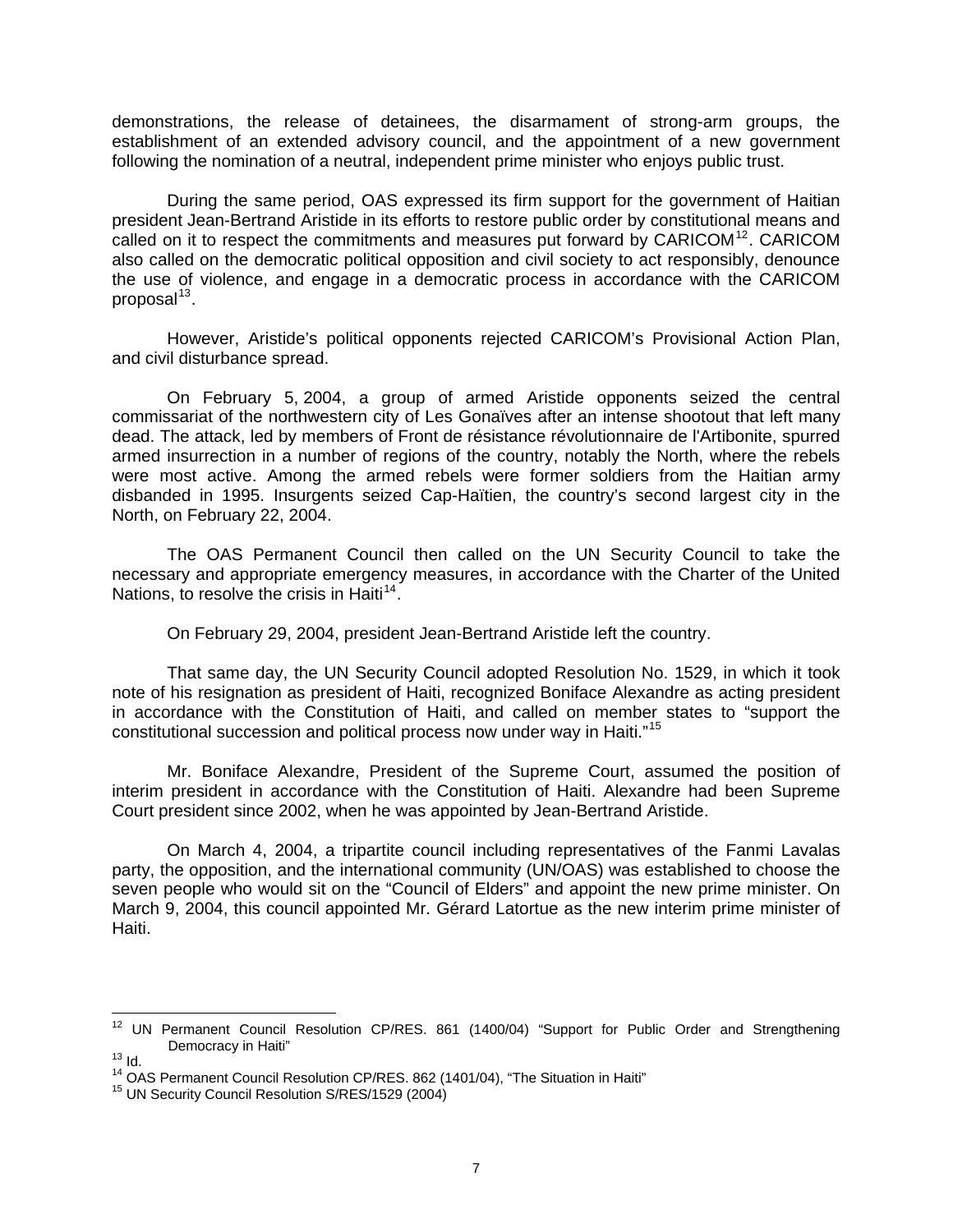In 1963, Latortue fled Haiti and the Duvalier regime. He returned in 1988 to join the Manigat government as minister of foreign affairs, but was forced out of the country again a few months later following a military coup.

 The acting prime minister and the "Council of Elders" selected the members of the current transitional government from among bureaucrats, basing their selections on skill, not political affiliation or partisanship.

 Hence, the transitional government is made up of Haitians who had been in the upper echelons of government in the past, but were living abroad. They have agreed not to run for elected positions or accept appointments to public office in the new government.

On June 8, 2004, the OAS General Assembly, meeting in Quito, Ecuador, adopted a resolution recognizing the transitional government of Haiti and urging the OAS Permanent Council to take "all necessary diplomatic initiatives, including good offices, to foster full restoration of democracy in Haiti."

On August 23, 2004, Haiti, the UN, and OAS signed an accord specifying that presidential, parliamentary, and local elections would be held in 2005.

The Interim Electoral Council has already stated its intention to hold municipal elections on November 6, 2005, the first round of presidential and parliamentary elections on November 27 of the same year, and the second round of presidential elections, if necessary, on December 18, 2005.

# **CURRENT POLITICAL SITUATION**

On February 29, 2004, the Interim Multilateral Force (IMF), with 3,400 soldiers (1,800 American, 800 French, 460 Canadian, and 340 Chilean), was mandated under a UN Security Council decision to reestablish public order, contain the activities of illegal armed groups, ensure the security of public buildings, and guarantee that humanitarian aid reaches the public.

The United Nations Stabilization Mission in Haiti (MINUSTAH) was established by Resolution 1542 of the United Nations (UN) Security Council, adopted April 30, 2004.

On June 25, 2004, the IMF's mandate was transferred to MINUSTAH.

MINUSTAH's mandate includes the following:

- a) Establish a stable and secure environment
- b) Support the political process, including the holding of elections as soon as possible
- c) Support, monitor, and report on human rights

No other UN mission to date has had as broad a mandate in terms of security, national dialogue, elections, human rights, institutional development, police force organization, and government support in implementing economic measures for the good of the country.

Nevertheless, the mandate conferred upon it by the Security Council prevents MINUSTAH from taking part in humanitarian missions. MINUSTAH also lacks the resources it needs to manage this type of project in cooperation with the Haitian government.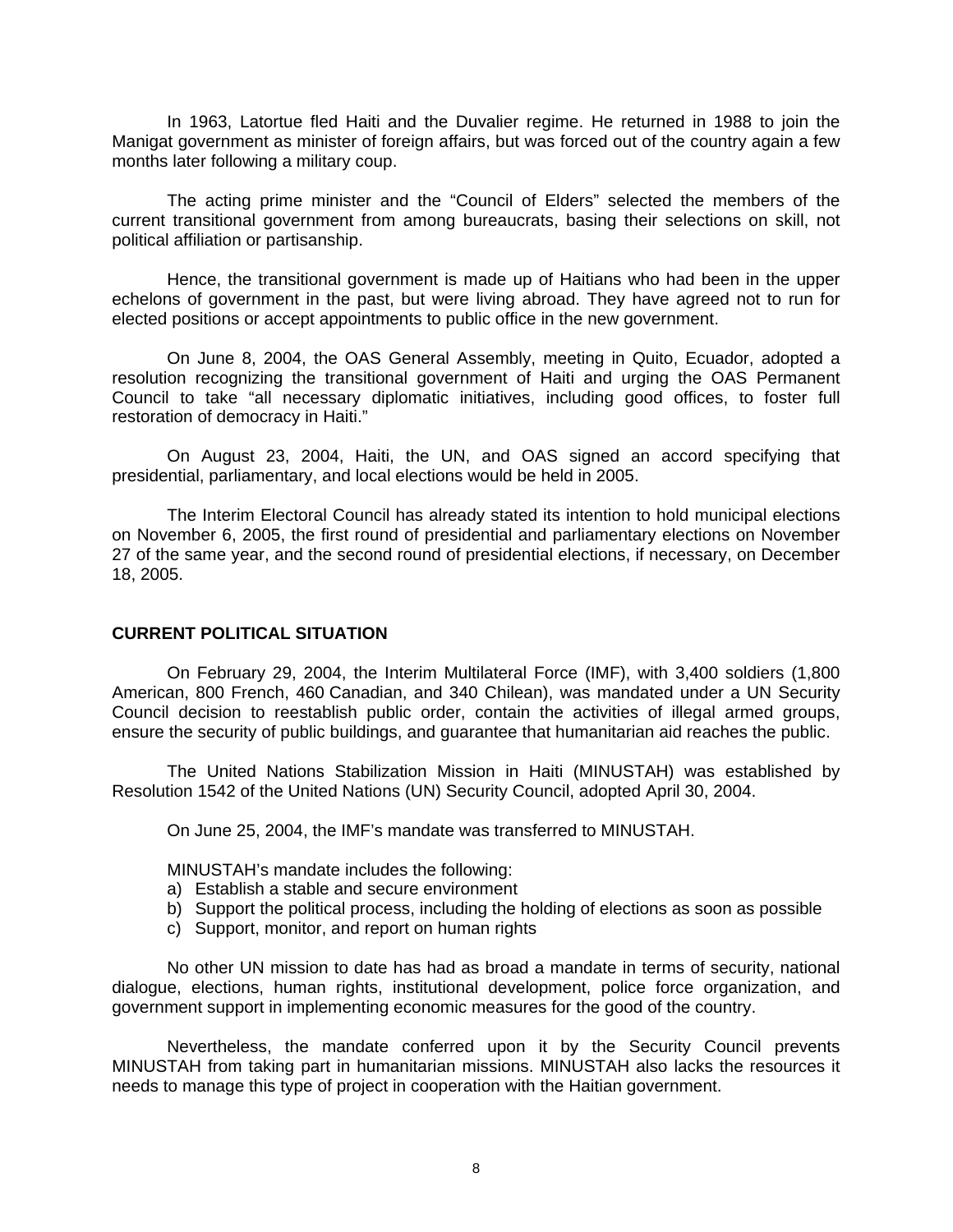MINUSTAH has a civilian component of 1,622 police officers and a military component of up to 6,700 soldiers.

At the time of the COPA delegation's visit, MINUSTAH included 1,228 civilian police officers and 4,489 soldiers, or 76% and 67% of the target for each category respectively. The lack of military and civilian troops has prevented MINUSTAH from fully achieving its goals.

MINUSTAH has one infantry brigade and two other battalions at its headquarters in Portau-Prince, as well as infantry battalions in Cap-Haitien, Hinche, Jacmel, Gonaïves, Port-de-Paix, and Les Cayes.

The Brazilian Haiti Brigade is based in Port-au-Prince, where it patrols the streets and searches vehicles as part of the disarmament program, in cooperation with the HNP and CIVPOL. It also escorts convoys to Gonaïves.

The military component is under the direct responsibility of the Special Representative of the United Nations (UN) Secretary-General, to whom the Force Commander reports directly.

The UN General Assembly allocated MINUSTAH some \$379.05 million U.S. for the period from July 1, 2004, to June 30, 2005, and \$49.26 million U.S. for the period from May 1 to June 30, 2004.<sup>[16](#page-8-0)</sup> The U.S. and Canada are the highest contributors to MINUSTAH.

# **CURRENT SOCIOECONOMIC CONDITIONS IN HAITI**

#### **A CLIMATE OF INSECURITY**

 $\overline{a}$ 

During the COPA delegation's visit to Haiti, reports indicated a recent increase in violence in the country.

Some maintain, however, that given the abject poverty in Haiti, the rate of violence could be even more alarming, notably when compared to the situation in other countries with identical socioeconomic conditions. The crime potential is thus very high.

While the situation in Port-au-Prince is not out of control, security in this city is shaky and volatile, and people live in a constant state of fear.

In the city of Les Gonaïves, the transitional government's lack of initiative, the at-best symbolic presence of police officers, and drug and vehicle trafficking contribute to the observed state of insecurity.

Reports tell of illegally armed individuals and groups in the country's main cities, among them the rebels led by Guy Philippe from his base in Les Gonaïves. There are also many private, armed security officers.

According to reports on Port-au-Prince, violence has reached alarming levels in the Bel Air and Cité Soleil neighborhoods, where the COPA delegation noted that many Aristide sympathizers reside and continue to call for his return, as evidenced by the graffiti and recent posters on the walls.

<span id="page-8-0"></span><sup>&</sup>lt;sup>16</sup> UN, General Assembly, Resolution A/RES/59/17, "Financing of the United Nations Stabilization Mission in Haiti"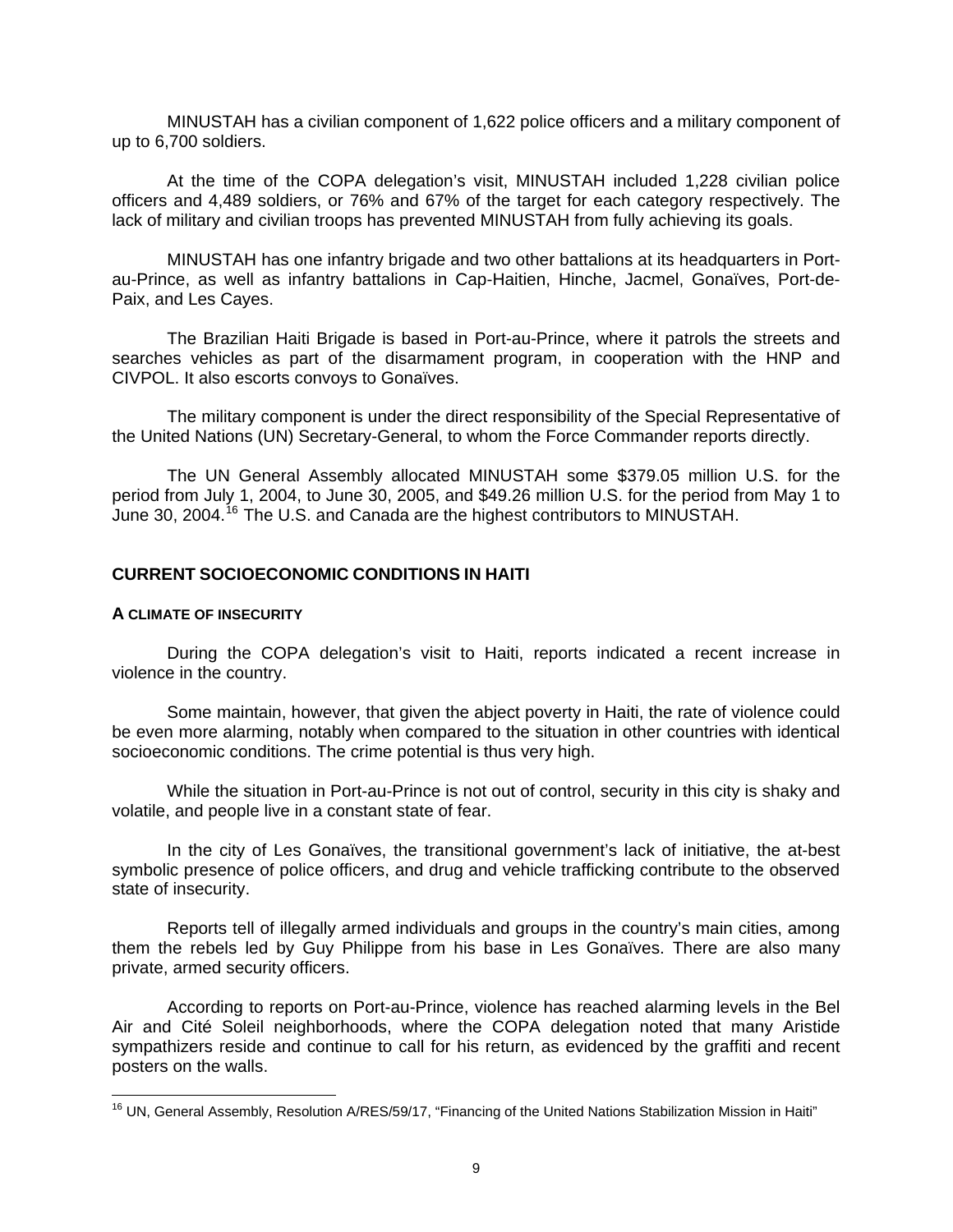With the establishment of a MINUSTAH post and increased patrols in the region, the situation in Bel Air has been brought under control, while violence continues to escalate in Cité Soleil due to gang wars.

The "chimères," supporters of former president Aristide, are accused of using armed violence and committing acts of terrorism to demand his return to power. This is especially true in the Bel Air neighborhood.

The chimères are armed groups that enjoyed the support of president Jean-Bertrand Aristide's administration and the Haitian National Police (PNH).

 The disintegration and politicization of the police during Aristide's administration led to the trafficking and proliferation of handguns.

Accusations have been advanced against the former president regarding his involvement in drug trafficking and support for Haiti's entry into international drug trafficking rings.

At the time of the COPA delegation's visit, extensive arms and drug trafficking was still occurring. Despite MINUSTAH operations, very few arms have been found to date.

During its visit, the COPA delegation noted that illegally armed groups were still a problem for the transitional government, as they compromise stability and security in certain regions of the country.

Delegation members also noted that accusations of repression, acts of torture, and other serious human rights violations by Aristide administration police forces seemed to compromise the effectiveness of the Haitian National Police (PNH), as people in certain areas would not tolerate its presence. Disregard for the police institution is further aggravating the climate of insecurity in the country, leading former soldiers to intervene and, in some cases, causing clashes between the public and the police.

## **A DECLINE IN SOCIOECONOMIC AND ENVIRONMENTAL CONDITIONS**

Of the 8.5 million Haitians, 2 million live in the Port-au-Prince area.

Haiti ranks 146th out of 173 countries on the human development index.

 Some 40% of the country's revenue comes from money sent home by Haitians living abroad.

 An estimated 52% of Haiti's population live below the poverty line and 51% suffer from chronic malnutrition.

 In the health sector, despite the presence of many Cuban doctors, hospital care is completely disorganized.

The illiteracy rate of the Haitian population is 52.9%.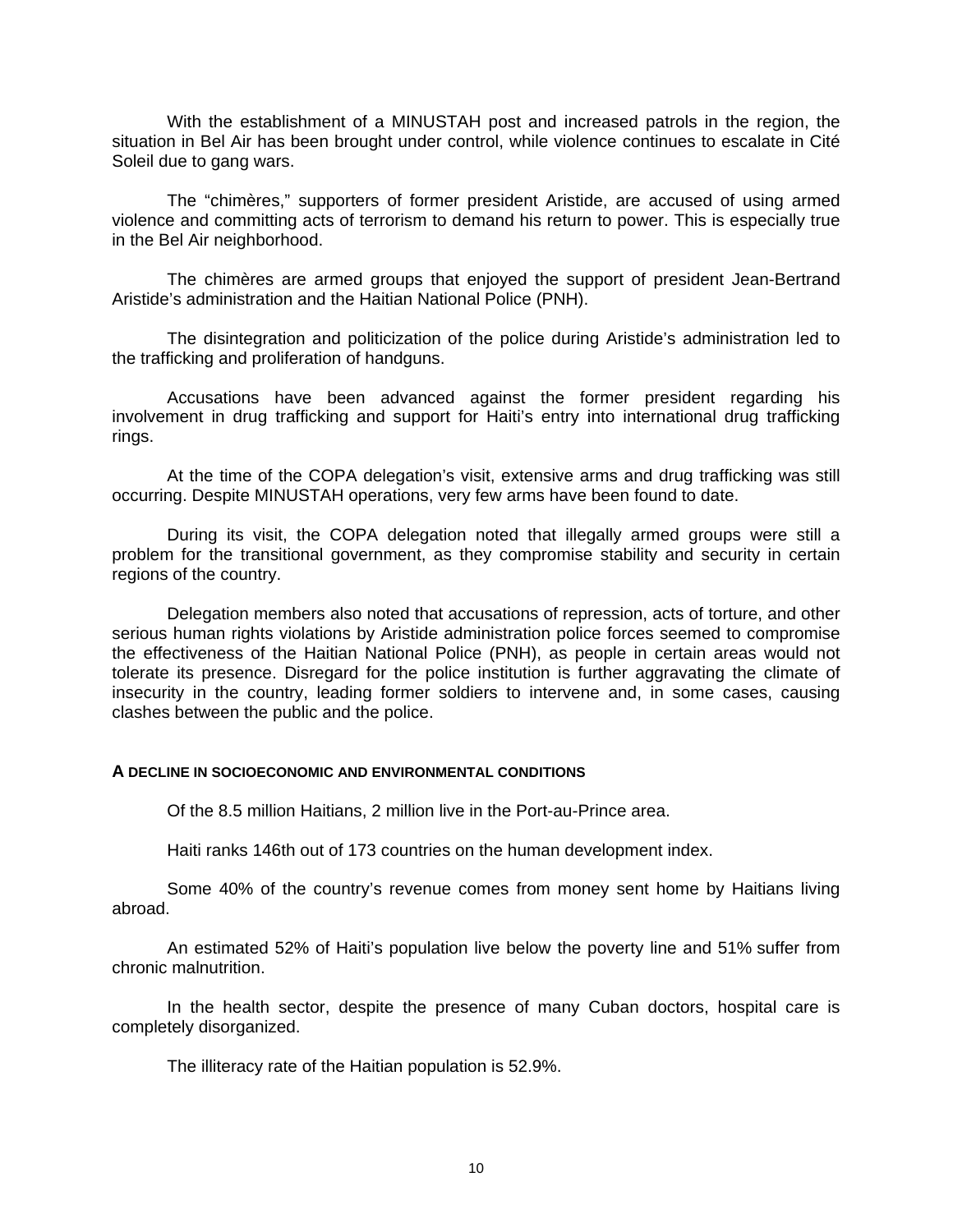The proportion of Haitians with HIV/AIDS is among the highest in the world and the highest outside sub-Saharan Africa.

Many Haitians are forced to emigrate to find work, often in difficult conditions.

 It has also been reported that following the increased presence of the international community since the crisis began, the number of prostitutes has increased, particularly in the Pétionville area.

 Increased rural exodus seems to be a consequence of the past international embargo as well as the decline in agricultural exports.

 Roads are in pitiful condition, compromising public mobility and the circulation of agricultural goods.

 The United States plans to complete military engineering projects to restore roads in the Les Gonaïves region in March 2005. MINUSTAH's main demands to UN member countries also include additional troops specialized in military engineering.

 In a helicopter flight over Port-au-Prince en route to Les Gonaïves, the COPA delegation noted some of the serious environmental problems ravaging the country, such as deforestation, soil erosion, and the obstruction of rivers. In most towns it visited, particularly those where the neediest reside, the delegation observed an absence of basic infrastructures (e.g., open sewers are used), as well as a lack of water and electricity supply systems.

 Delegation members also noted the precarious state of commercial and residential properties, as well as a great deal of unfinished construction.

 The sanitary and preservation conditions of food sold in the streets and public markets are appalling. So are the uncomfortable working conditions of people who make a living at this business, notably women who continue working past sundown by candlelight. Children were also seen playing barefoot in an open sewer.

On a visit to the most disadvantaged areas of the Haitian capital and the city of Les Gonaïves, the COPA delegation observed that a significant proportion of the population lives in overpopulated, subhuman conditions including makeshift dwellings amid tons of waste, unpaved streets, open sewers, and no water or electrical supply.

Establishing waste collection projects is therefore a priority.

These conditions show that the assistance and humanitarian aid programs implemented by the international community over the years have not reached those in need, which leads us to believe that the financial resources provided to the country have been misallocated, mismanaged, improperly distributed, or poorly controlled.

Several leaders from the Lavalas movement, which is politically removed from Aristide, maintain that the former president pitted the disadvantaged against the bourgeois elite and was an extremely ineffective manager, misusing the resources provided to him.

 As the crisis worsened, public services such as government, the police, education, health, and especially justice fell into disarray.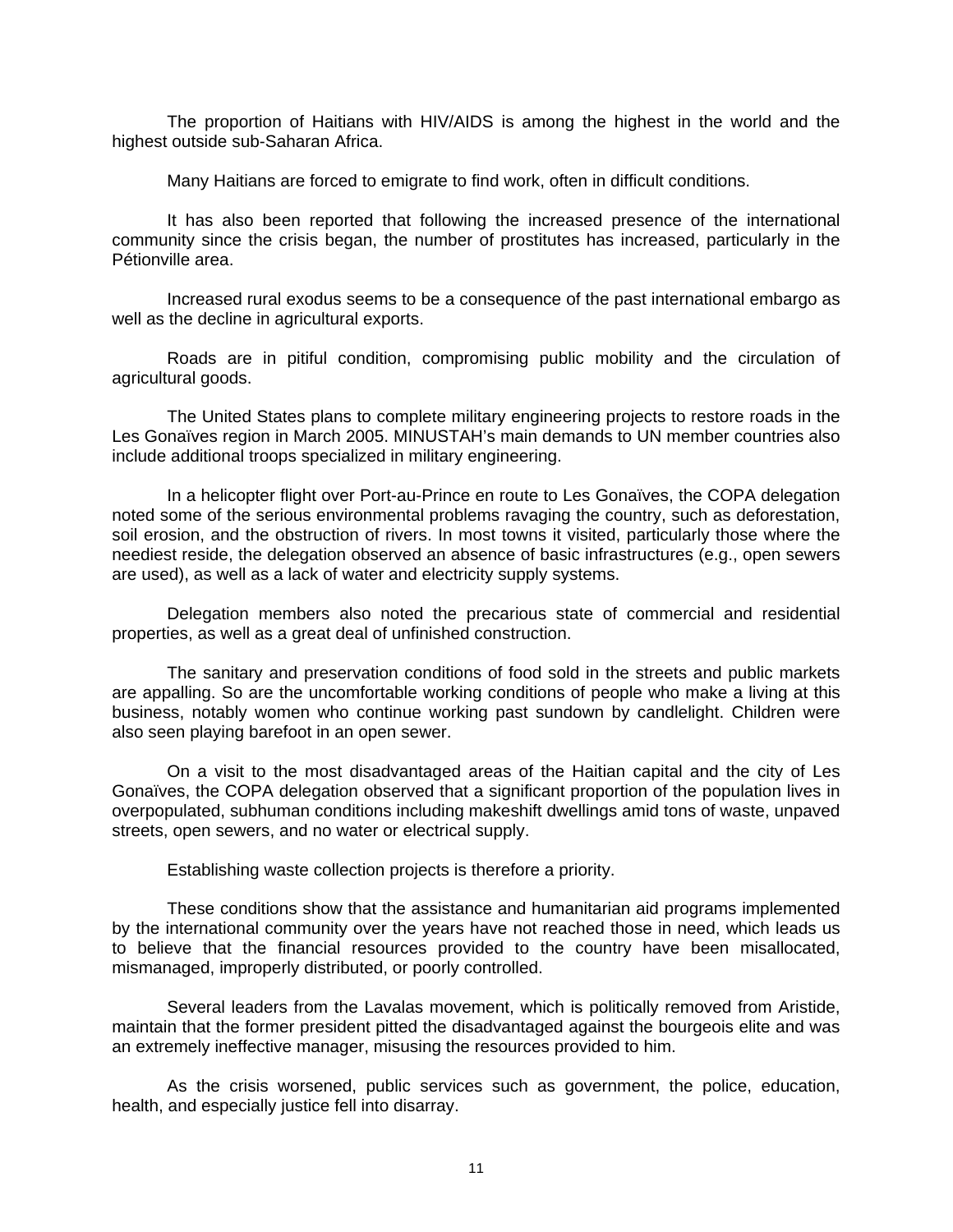The Donors Conference hosted by the UN in Washington, D.C. on July 19 and 20, 2004, with participants including the World Bank, the European Commission, and the Inter-American Development Bank promised the transitional government of Haiti over a billion dollars in loans and grants for rebuilding the country.

 During the COPA delegation's visit to Haiti, the hope was that resources would arrive in short order to quickly help establish an extensive program of socioeconomic rehabilitation and development in the country.

MINUSTAH authorities affirm that even limited economic growth will help stabilize the country.

It is also hoped that governments, particularly those providing resources and personnel to MINUSTAH, will present bilateral projects for socioeconomic cooperation and humanitarian aid.

# **INTERVIEWS CONDUCTED BY THE COPA DELEGATION**

This section contains information on Haiti's political and socioeconomic situation, collected by the COPA delegation during meetings conducted as part of its good offices mission.

#### **THE TRANSITIONAL GOVERNMENT**

 According to prime minister Latortue, the security crisis in Haiti can only be resolved by military and police force. The violence is the result of hardship, loss of hope, and marginalization, as well as the shortage of water, electricity, and jobs, all of which encourage delinquency.

 The transitional government maintains that implementing a social and economic development program to help create jobs, generate revenue, and promote investment will bring hope to people living in the most marginalized areas. It recognizes however that humanitarian goodwill alone is not enough.

 The prime minister believes the shortcomings observed when MINUSTAH was first created—the mission went in one direction and the police in another—were resolved with the creation of an HNP-MINUSTAH joint group and the decision to hold regular meetings between the transitional government and the special representative of the UN Secretary-General. This was the main reason for the drop in violence in the Bel Air area.

 The prime minister admits his government does not expect to end all violence, which would be impossible, but is working to prevent political parties from using the violence to rise to power and criminals from taking political matters into their own hands.

 He invites all political parties to take part in the election process, including the Fanmi Lavalas party. He wants to create the conditions for a more democratic society by welcoming participation by all citizens.

 He adds that democracy cannot survive unless all Haitians can participate equally in the election process, which requires free and transparent elections.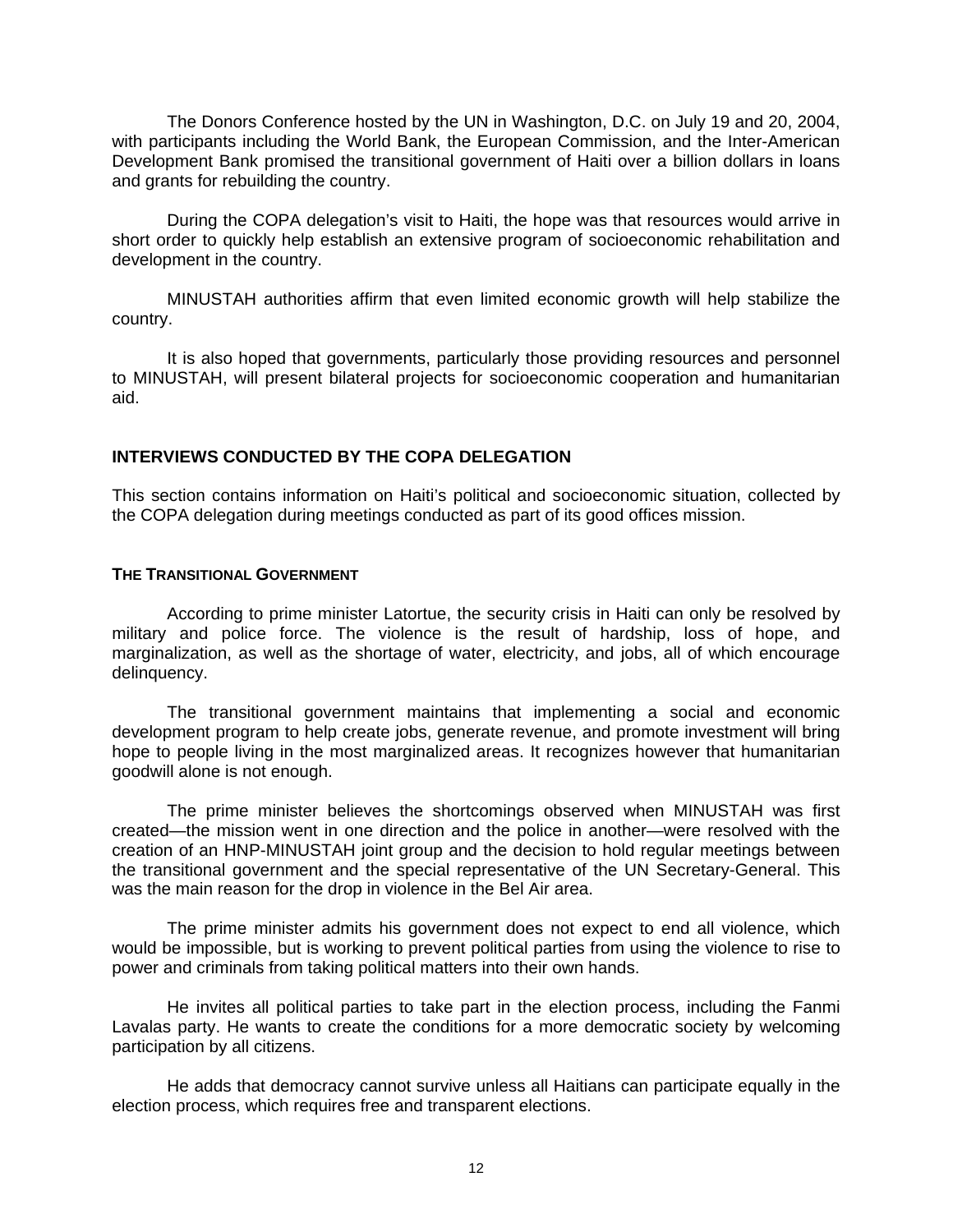He hopes the election calendar will be set and work on the voter list will begin before December 2004.

 He finds it unfortunate that Parliament is not sitting, but hopes that things will return to normal once the elections are held.

 He believes some national governments are still reluctant to adopt measures to help resolve the crisis in Haiti for fear they may be unpopular. He therefore asks elected officials represented by COPA to explain Haiti's plight to their respective assemblies and governments and ask their countries to help.

### **A FEW POLITICAL GROUPS**

#### **THE DEMOCRATIC CONVERGENCE PARTY**

 Opponents of Jean-Bertrand Aristide have united to form the Democratic Convergence Party. They assert that under his government of torture, they observed corruption, illegal drug trafficking, and violence by armed bands, as well as the systematic repression of political opponents, youth, political parties, and grassroots movements. Aristide sympathizers notably set fire to the home of Victor Benoît and the office of Micha Gaillard, both KONAKOM members.

 They hold that Aristide instituted a "bastard" populist government, exploiting the most marginalized segments of the population, in the same way Duvalier played the race card during his reign.

 During former president Préval's government, the Chamber and Senate were cast aside. The party considers the 2000 election nothing more than an electoral coup. Nearly everyone elected—72 of 83 members and 26 of 27 senators—was part of the Lavalas movement.

 They say they tried to negotiate a way out of the electoral crisis, but failed because of Aristide's wish to keep all power for himself.

 The public had gradually begun to understand that this electoral violation was ultimately a violation of human rights.

 Representatives of the opposition pointed out that the revolt against Aristide began on December 5, 2003, when an armed pro-Aristide militant group known as the "Chimères" attacked the rector of the State University and fractured his knee.

 They maintain that Democratic Convergence was seeking compromise as a matter of principle, and that those who accused the party of being unreasonable came to understand it was no longer possible to negotiate with Aristide.

 They refute the accusation, imputed to Aristide, that Democratic Convergence was opposed to the elections. They contested the 2000 election, wanted Aristide to leave the country, but claim they do not aspire to power.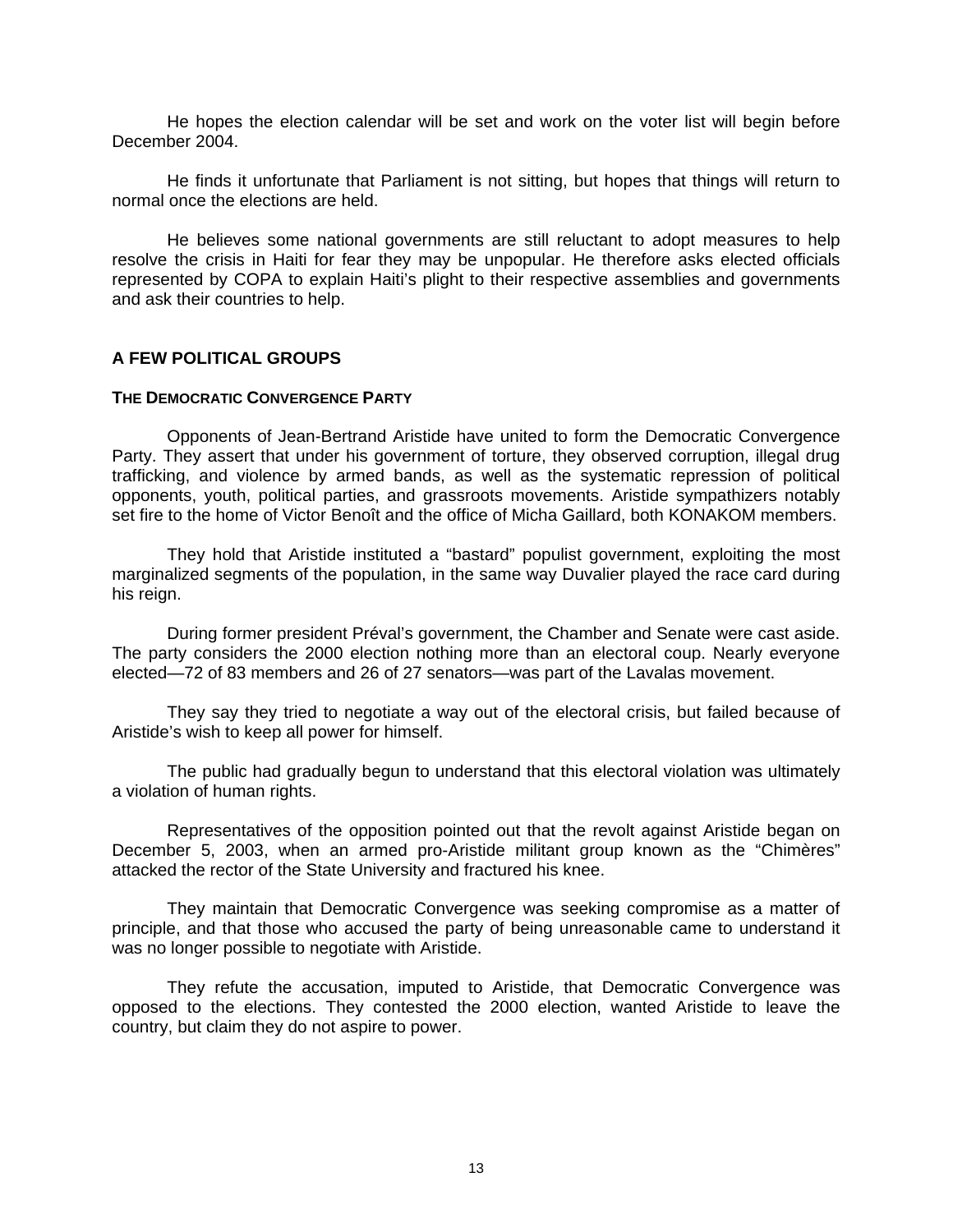They indicated that Democratic Convergence had only two adversaries: Aristide and the U.S. They pointed out that one week before Aristide's downfall, U.S. Assistant Secretary of State Roger F. Noriega led an international delegation asking Democratic Convergence to agree to Aristide's remaining in power and the appointment of an independent prime minister.

 Democratic Convergence rejected the proposal that Aristide step down over a six-month transitional period. As a result, they felt "robbed of their wishes" when the U.S. left with Aristide.

 The media in the north is said to have played fast and loose with the truth by claiming the rebels had ousted Aristide, when in fact it was Democratic Convergence that had had him removed. They had no relationship to Guy Philippe, who was not connected with Democratic Convergence's cause.

 They acknowledge the mistakes they made in 1996, when they insisted that Duvalier supporters, "Macoutes," and former soldiers not be allowed to run for office. Today, they do not believe Lavalas supporters should "be kept out of the game," but that only the "Chimères" should.

 They say the "democratic left" is caught between Aristide's anarcho-populism and the return of the old right, and therefore needs firm support from the international community, governments, the public, and Parliament to regain its place.

They are fighting to reestablish the rule of law and "reinstitutionalize" the country.

 They emphasize the need for economic cooperation, especially since the Aristide government served only to mint new members of the wealthy. They also need greater political cooperation. They hope legitimate authorities will be elected in well-organized elections so that peace and stability can return. This will be difficult to achieve without the help of the international community.

 They add that MINUSTAH, which has nothing to do with an occupation force, guarantees a certain measure of security, although many people wish it had firmer control over the "Chimères."

 The stability brought by MINUSTAH is essential for the elections, and for the country to start attracting investment again.

 They explain that the political situation in Venezuela is different from that in Haiti and that the disputes between the two countries should be resolved. They are pleased that the Inter-American Union of Electoral Organizations, whose president is from Panama and whose secretary is from Costa Rica, will cooperate in the upcoming elections.

 They believe the resignation of the Provisional Electoral Council president, who had an "adversarial personality," will help the electoral process move forward.

### **THE LAVALAS MOVEMENT**

 According to its representatives, the Lavalas movement takes all social classes into consideration, particularly the poorest segments of the population. It defends an ideal of social justice among the most underprivileged.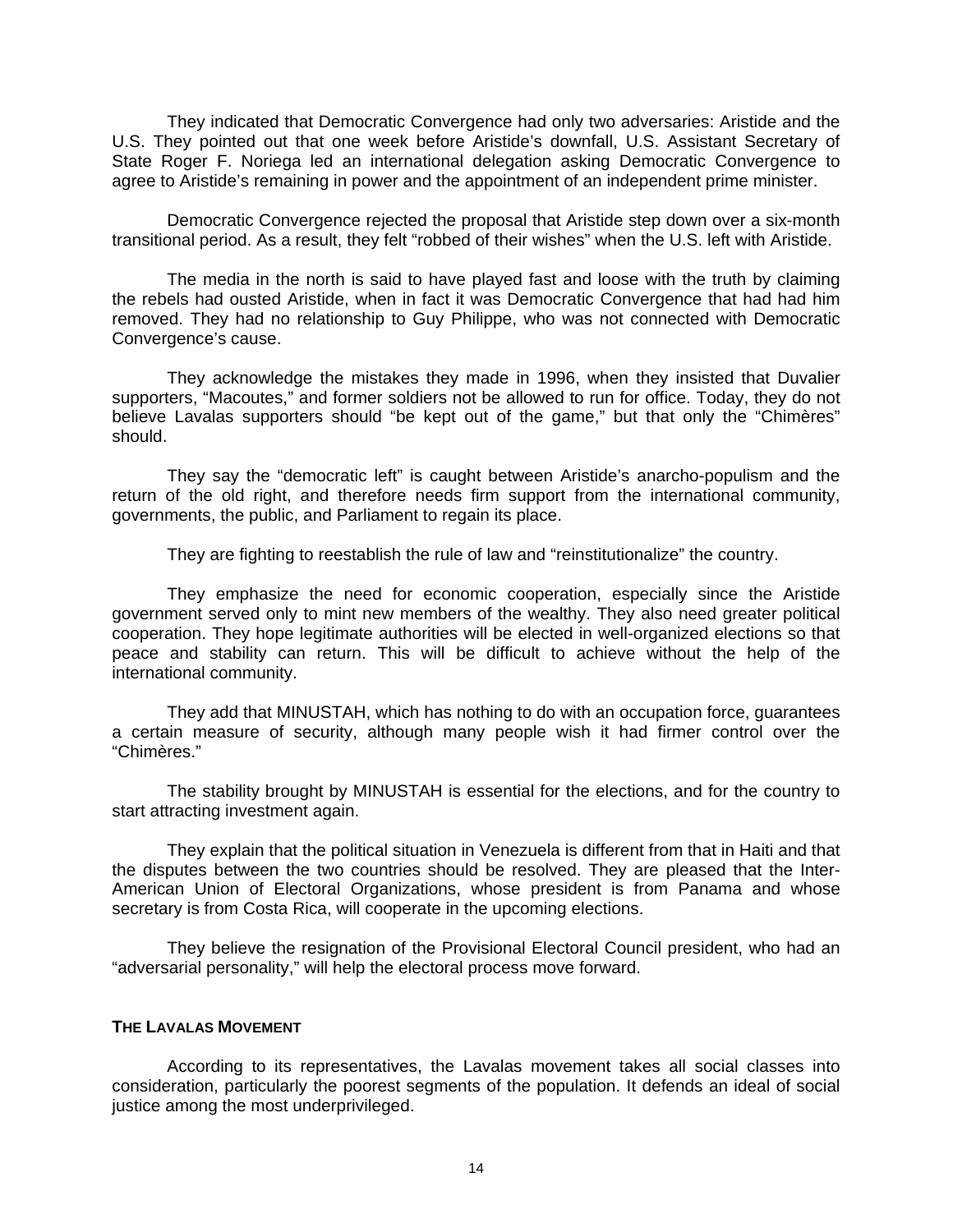They consider it a sign of courage that the COPA delegation met with representatives of the Fanmi Lavalas party. They say the party's supporters have been persecuted more than any other group since Jean-Bertrand Aristide left the country, especially in poor neighborhoods. This persecution has been primarily at the hands of the transitional government.

 A number of former Jean-Bertrand Aristide supporters would rather not debate whether he resigned or was dismissed. They are no longer interested in whether he chose to leave or has since changed his mind.

 In their opinion, Aristide is a symbol of hope to much of the population, which is still suffering from lack of development.

 They hope that COPA, through its relationship with Latin American and North American governments, will step in to put a stop to the "blind repression" and help bring democracy to Haiti.

 What Haiti needs is not a U.S. or Brazilian stabilizing force, but a consensus among themselves. They do not want to get tied up in class warfare. Haitians need a place where all parties have the freedom to speak freely and show themselves publicly.

 Supporters of former president Jean-Bertrand Aristide admit that mistakes were made and power abused, but they do not believe this justifies excluding the Lavalas party from national dialogue or systematically repressing the masses of poor. They say their wish for Aristide's return is being used as a pretext to justify repression.

 In the opinion of Lavalas representatives, the transitional government's talk of dialogue is only an act, since Lavalas supporters are silenced and many have been forced into exile or imprisoned. The country is living in a "full-fledged dictatorship."

 Prime minister Latortue is said to be more neutral, but the other government ministers are against the Lavalas movement and the rebels, since, although mistakes were made, Aristide was the democratically elected president.

 They informed the COPA delegation that the Chamber of Deputies has been closed since the deputies' terms expired. They claim that fifteen senators are now in prison or exile. Only three are free, but they are not permitted to enter Parliament or assume their duties and no longer have the use of their official vehicles. They continued to receive their salaries until the Senate president was imprisoned.

They are satisfied with the international community's solidarity and hope to go to the polls and maintain their ties with Aristide, who they consider their "spiritual leader," although they recognized the mistakes he made while in power.

They maintain that Fanmi Lavalas is not a one-man show, but has other possible leaders than Aristide who also want the transitional government to recognize their movement's right to exist.

They insist that when Aristide left the country, another classic coup occurred. Haiti's political and economic elite were unable to live in a democratic regime.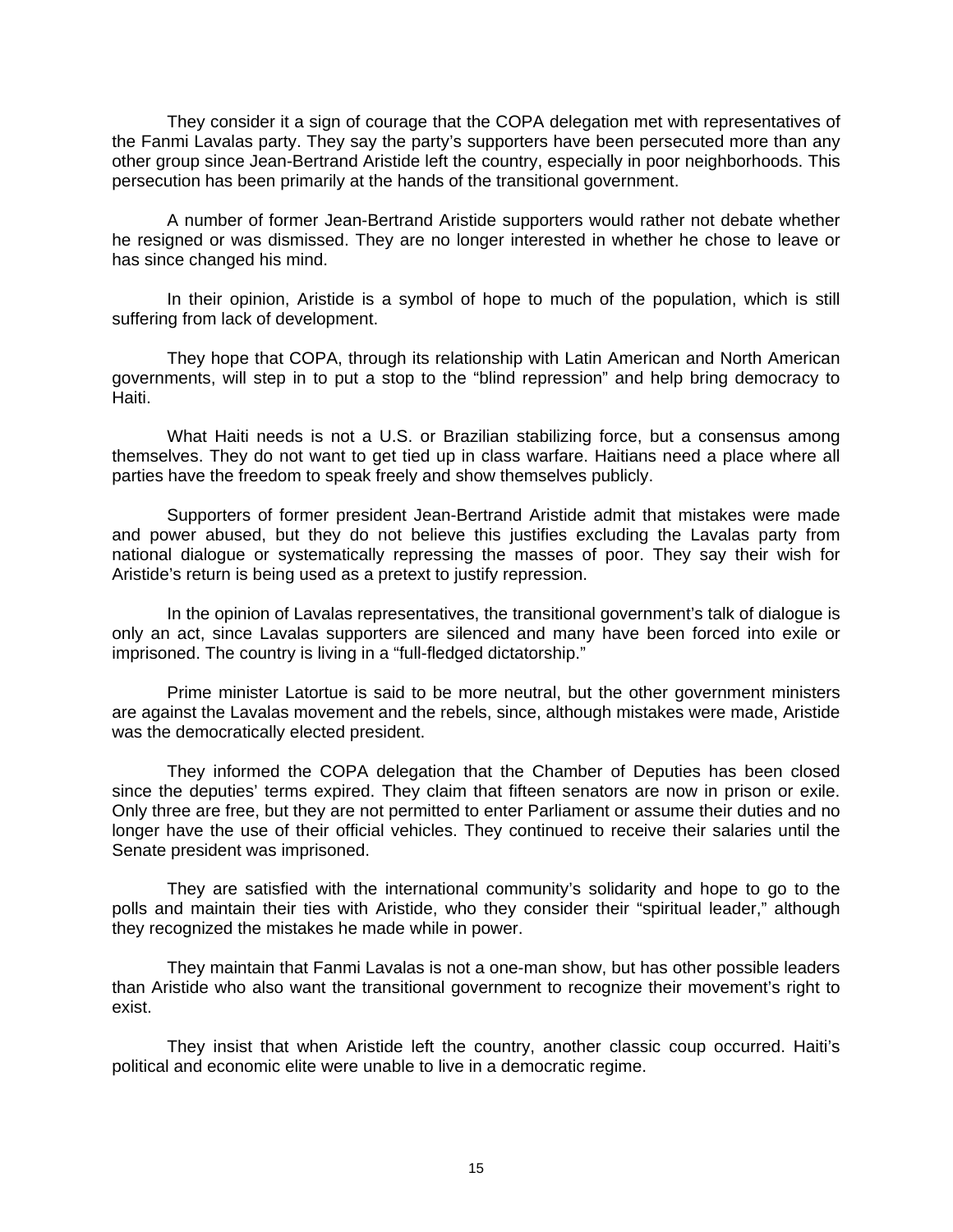Even when Aristide left, no other political leader emerged, since large swaths of the population still support him.

They are in favor of the elections because they are still the majority. They say there cannot be two types of democracy, one for affluent countries and another for less developed countries.

They are against violence and in favor of peace, as well as dialogue with all sectors.

Today, the masses seem more troubled by the attempt to isolate Fanmi Lavalas, which still has the support of 60% to 70% of the population.

They point out that in addition to former prime minister Yvon Neptune, three other Fanmi Lavalas parliamentarians and party leaders were incarcerated in October 2004. These included Senate president Yvon Feuillé, former Chamber member and speaker Rudy Hériveaux, and senator Gérald Gilles, who was later released. Many political prisoners do not know the nature of the crimes of which they have been accused or have not been proven to be the intellectual authors of the crimes.

Even without Aristide, they still want the CARICOM Action Plan to be implemented. They would even agree to a prime minister from the opposition, but in a coalition government, not an anti-Lavalas regime, which is how they view the current transitional government.

They admit certain Aristide sympathizers are extremists and likely responsible for acts of violence. However, they insist that the ideal behind the Lavalas movement has remained unchanged and they still oppose violence.

They hope that all political leaders can come together to excise the desire for revenge, and that the international community will help form a government of consensus truly founded on the rule of law.

They estimate that over 4,500 political prisoners are currently being held, of whom 3,000 were taken prisoner in February 2004 or later.

They claim they are not participating in the Interim Electoral Council because every time they try to take part, the transitional government commits arbitrary actions to keep them out.

They claim the public took to demonstrations to call for president Aristide's return because MINUSTAH has guaranteed its safety, notably from possible assault by the Haitian police.

They believe elections will be impossible if Lavalas supporters are still being held as political prisoners. They hope the international community will not support the elections if this is the case.

They maintain that scarcely 10% of the population voted in the 2000 presidential election because there were no strong candidates running against Aristide and point out that voter turnout was much higher for the legislative elections in May of the same year.

They have not to date observed any human rights violations by the transitional government.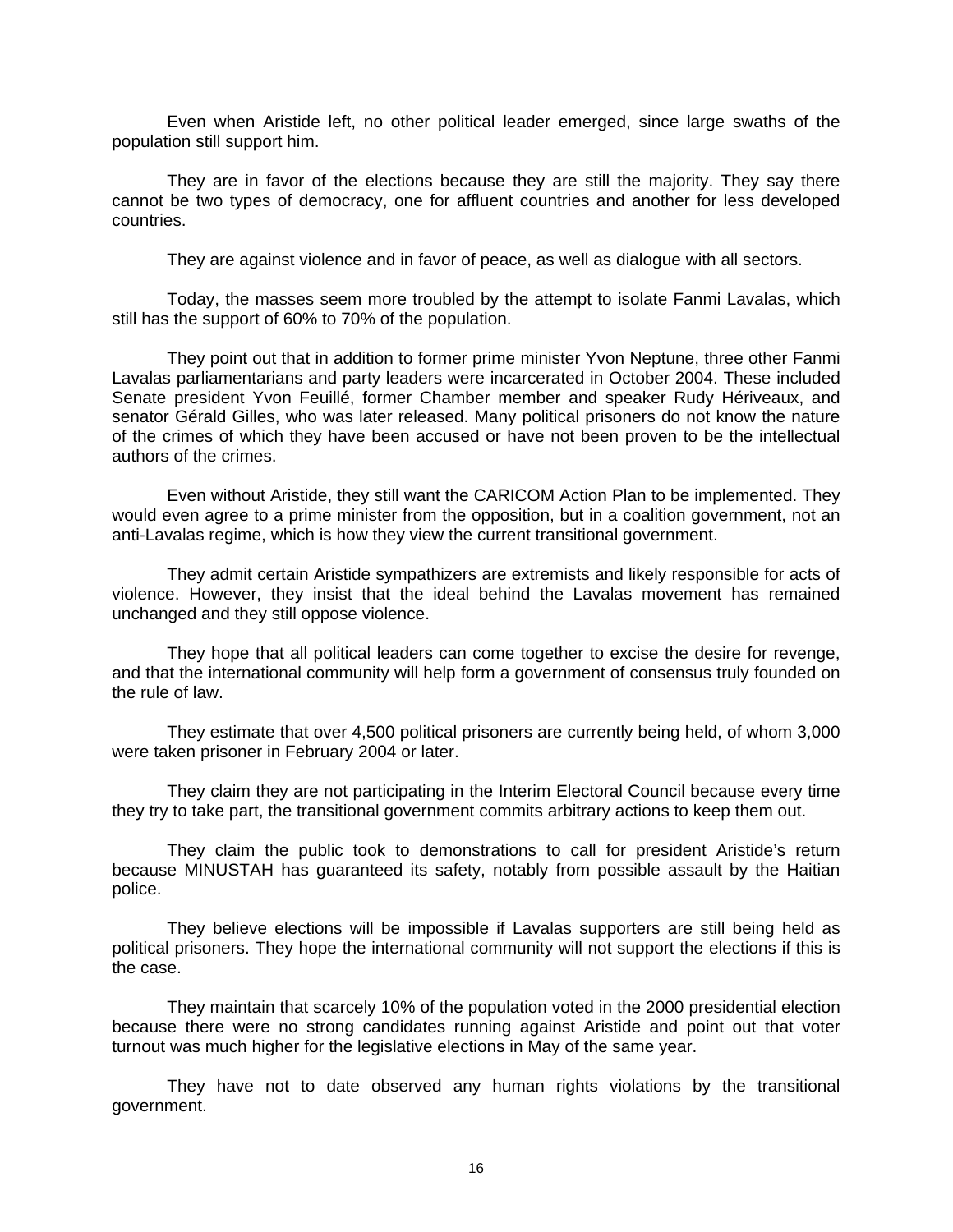#### **THE STRUGGLING PEOPLE'S ORGANIZATION (OPL)**

The Struggling People's Organization (OPL), which was first called the Lavalas Political Organization in 1991, was an organized wing of the Lavalas movement. OPL has gradually detached from Lavalas as a result of political differences.

In 1995, the OPL held speakership of the Senate and Chamber of Deputies as the parliamentary majority. It designated Rosny Smarth as prime minister, who resigned in 1997, marking its final break from the Lavalas movement. OPL then removed the word "Lavalas" from its name, becoming the Struggling People's Organization. OPL has since been one of the main opposition forces to the Lavalas party.

According to OPL representatives, the disorganization of the government and the structural problems in the country are not the only explanations for the situation in Haiti. The Lavalas movement raised high hopes in 1990, but in ten years had succeeded neither in organizing the people nor repairing the state.

 Like Somalia, Haiti is seeing "warlords" emerge, with gangs attacking people and stealing aid for their own use.

 They hold that the previous government completely destroyed institutions that must now be rebuilt. As an example, they point to Parliament, which has never functioned as it should. Likewise, the people need to be organized in order to better face catastrophes and develop legitimate power structures. Otherwise, humanitarian aid will be of little consequence.

 They declare that forces in various segments of Haitian society, including the diaspora and the Lavalas movement, are against the elections. The same is true of the former military forces and unorganized political factions defending their own interests.

 Haiti needs solidarity, not international intervention, in the form of support for a legitimate government that can interact with other countries.

 They consider the disbandment of the Haitian Armed Forces a consequence of the military coup in 1991. As soon as the forces were demobilized by decree, Aristide is said to have created a political police force, so there were no security forces under his government per se.

 They say this is the first time Latin America has shown an interest in the situation in Haiti, which has raised hopes. With the presence of Latin American troops, particularly from Brazil, Argentina, and Chile, they believe new globalization and Haitian cooperation plans are in place. However, they believe this may be a "cause for concern" around the world.

 As such, they predict foreign forces alone will not be able to guarantee that elections are held, nor the legitimacy of the electoral process. "Infrastructure intervention," including investment that reaches the poorest Haitians, is necessary for this portion of the population to "feel included."

 They observed that international forces are serving as a true police force (for example, conducting a vast and publicly visible recruitment campaign), which has proved that spending is not exclusively at the military level.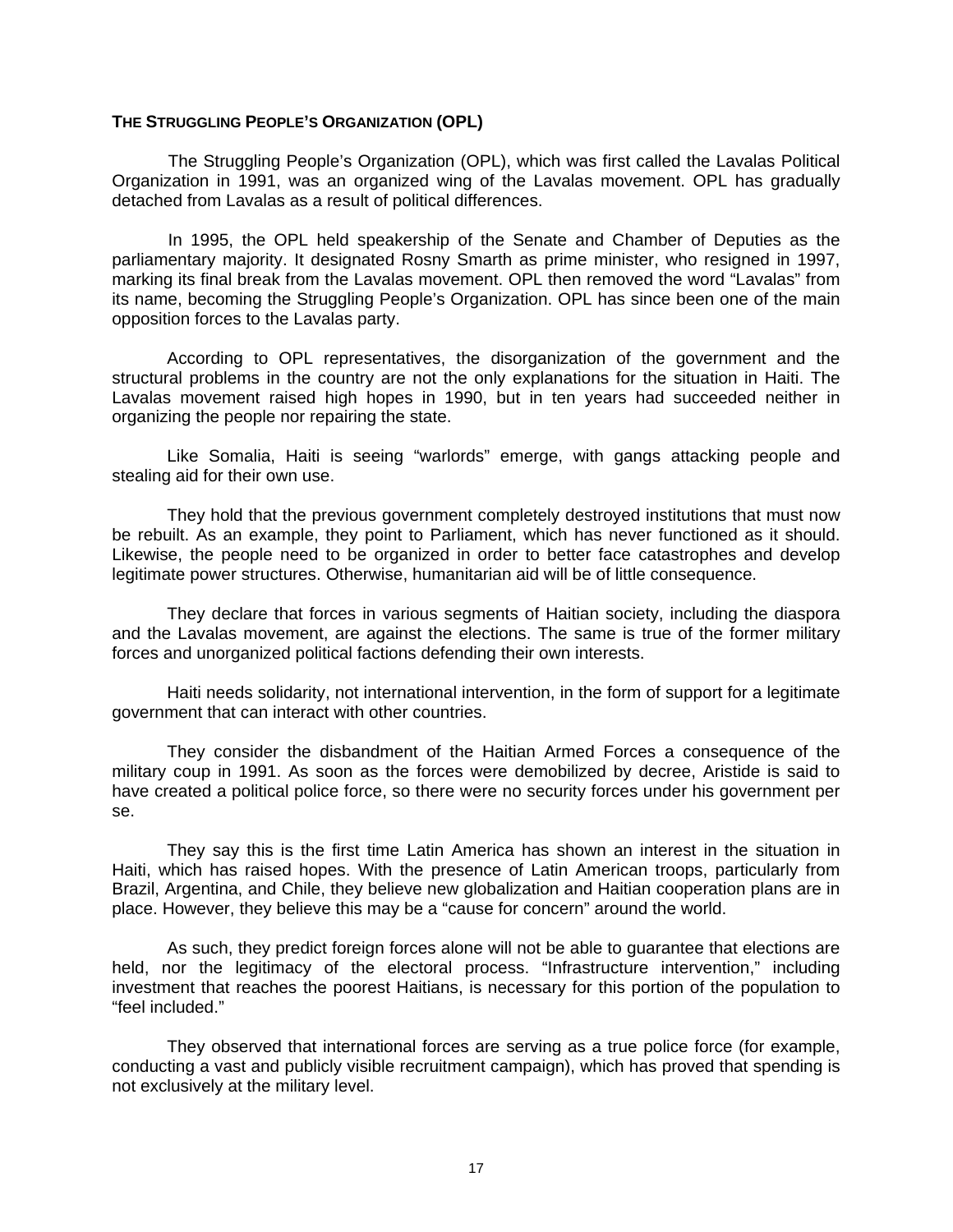They deem the Haitian government incapable of putting a stop to violence by armed groups.

 They further believe foreign troops should not be in Haiti, but are necessary due to the "exceptional" circumstances.

They maintain that MINUSTAH would gain credibility if elections were organized.

 They point out that the April 2004 agreement stipulates that the transitional government must examine corruption committed during former president Aristide's regime. They thus maintain it cannot be said the transitional government is "biased" simply because it appointed an independent commission to examine the facts.

 They believe that Aristide, like anyone else, should be brought before the court to explain himself for the crimes he is believed to have committed as president. An arrest warrant is justified since the government has solid evidence against him, and Aristide does not deserve impunity.

 They point out that the Lavalas movement opted out of the Provisional Electoral Council of its own will, even after three offers by the transitional government to extend the deadline for appointing its representative.

 They maintain that there are no political prisoners in Haiti and that warrants were issued against Fanmi Lavalas party members only after a judge confirmed the proof that they were intellectually responsible for the crimes committed in September 2004.

#### **OTHER INFORMATION**

Some pointed out that Aristide's departure was traumatizing and that the political group that supported him was divided: one side wanted to help rebuild democracy, while the other side wanted to destabilize things.

 According to reports, some Fanmi Lavalas militants are not insisting on Aristide's return as a precondition for participating in talks, but do demand respect for a bargaining position presented earlier to the transitional government and notably including the formation of a new Provisional Electoral Council, the appointment of new leadership for the HNP, the release of political prisoners, the strengthening of public security, an increase in MINUSTAH forces, and the disarming of all illegal groups in the country.

 Some assert that if the Lavalas movement were to outright reject the violence committed by certain Aristide supporters, it would facilitate the party's integration into the political process and the release of the alleged political prisoners.

 A number of days before the COPA delegation arrived, former president Aristide's supporters organized a demonstration in Port-au-Prince calling for his return. According to the estimates of the MINUSTAH military force, there were far fewer demonstrators than expected. Police eventually broke up the demonstration because the organizers did not have a permit. Nevertheless, a reporter sent by an international television network pointed out that it was the first time supporters of former president Aristide had been permitted to publicly call for his return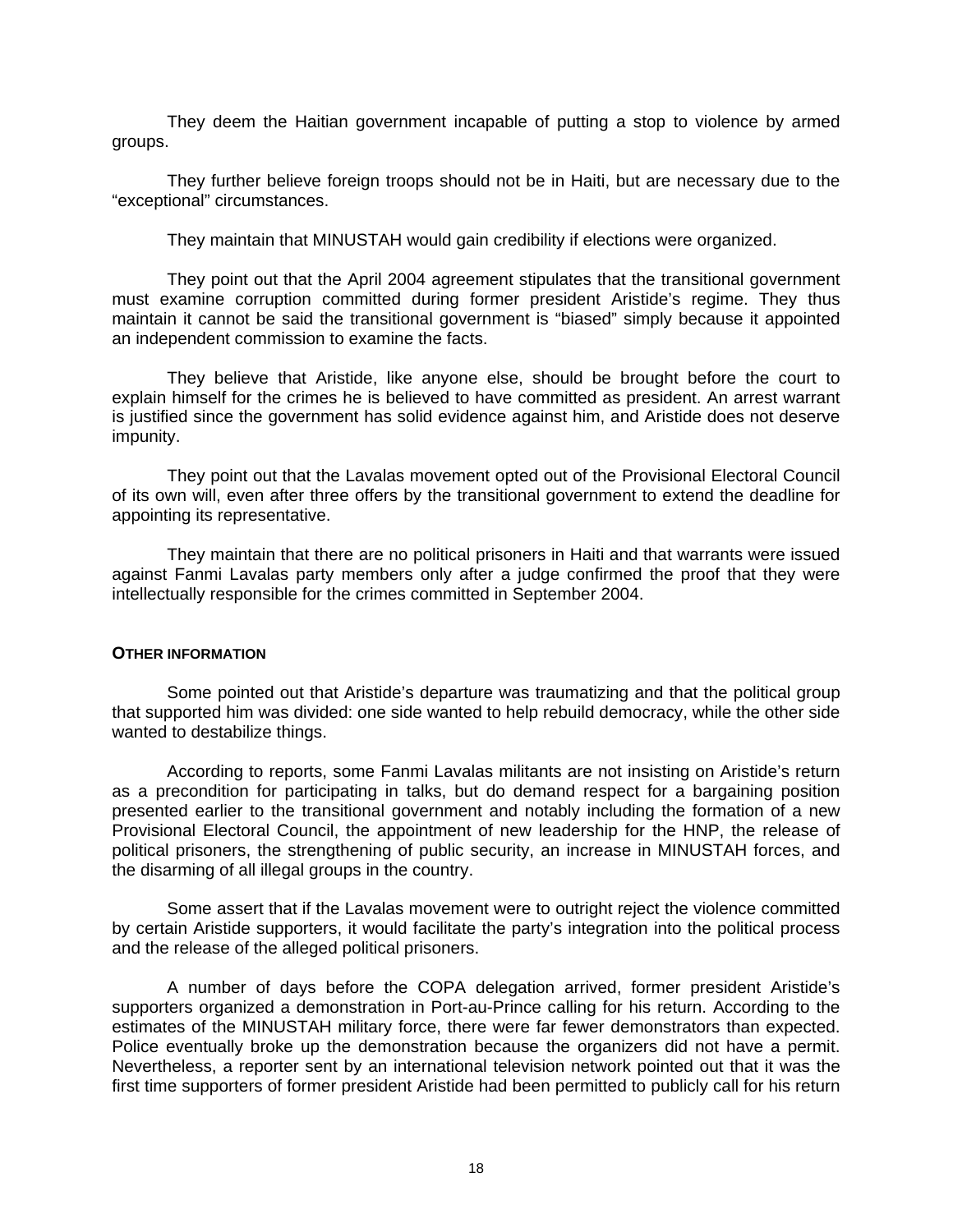since the events of February 2004. In her opinion, this had only been possible due to the presence of UN peacekeeping forces.

 After the president of the Provisional Electoral Council (PEC) stepped down, which occurred when the COPA delegation was in Haiti, many believed the political tensions in the organization would ease.

 MINUSTAH supports the work of the PEC and demanded that all existing political groups be recognized. The transitional government refutes the claim that the Lavalas party has lost the right to participate that it had earlier been accorded. Leaders of the Lavalas movement say they will only take part in the PEC if the political prisoners are released.

 Some maintain that certain forces oppose the elections not only because the transition is to their benefit, but also because they are afraid the Lavalas movement will win. Many parties know they will likely fade away as soon as the election results are announced, and are therefore not very interested in the elections.

 The public has not been issued voter's cards, nor is there an official voters' list. At the time of the COPA delegation's visit, voter registration had not yet begun. The government was waiting for the parties to start discussions and for the international community to send resources.

At the time, there was also talk about calling a national constituent assembly.

However, some say that because it is composed entirely of experts, the transitional government is lacking "political instinct" and will do nothing more than set the stage for the upcoming elections, without taking any major initiatives that will bind the incoming government.

 Some accounts also report a lack of vision in the way the transitional government is running the country in the runup to the elections, suggesting the government cannot survive and will try to deflect blame onto MINUSTAH for the upsurge in violence, all the while asking it to implement social measures.

 Some people also denounced the transitional government's lack of experience in negotiations with dissident political groups.

 Others maintain that the Government treats representatives of different political forces differently, which will make it more complicated or even impossible to restore security and foster a climate of political reconciliation. For example, the COPA delegation was informed that former members of the Fanmi Lavalas government have been incarcerated, an arrest warrant has been issued for former president Aristide, and a commission has been created to study corruption under the Aristide government.

 Nevertheless, the transitional government has shown a number of qualities, including the absence of corruption, respect for human rights, and efforts to prevent the police force from committing human rights violations.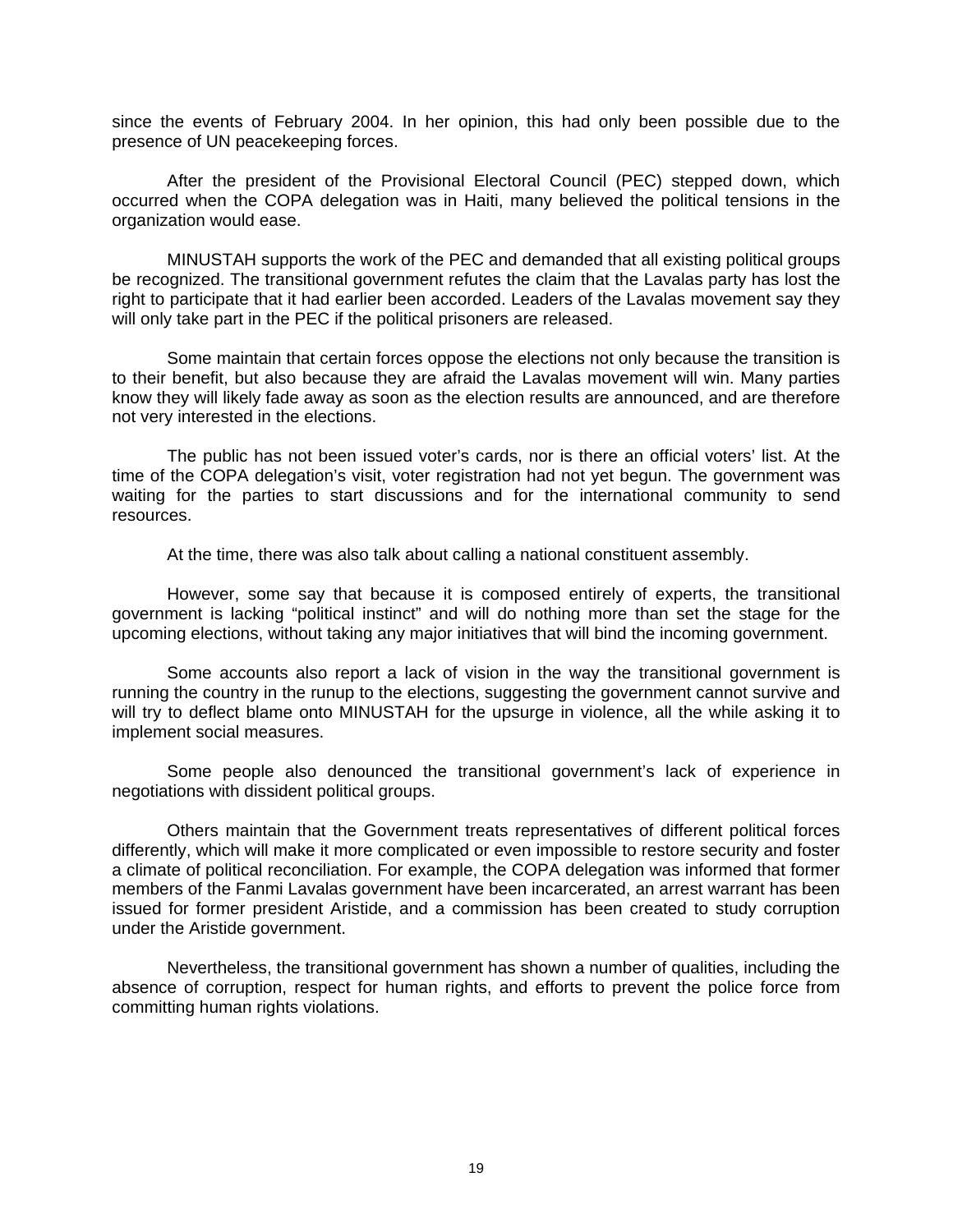# **MINUSTAH**

 Reports attest to the difficulties faced by the Haiti Brigade, notably a lack of accurate or reliable information, which has reduced its combat readiness in a number of situations. The Brigade is also disadvantaged by a lack of personnel specialized in collecting and analyzing information, which is not part of the Security Council's mandate. Some of the public also lost confidence in the Brigade after the failure of infrastructure and humanitarian aid projects overseen by MINUSTAH. Moreover, in some cases the Brigade cannot intervene due to a shortage of troops.

Public support for MINUSTAH is higher, but a "natural impatience" has grown among Haitians and the international community, who hoped the mission would accomplish more in four months in the field.

 According to its commanders, MINUSTAH troops were targeted in attacks, and when the COPA delegation visited Haiti, the public asked for more security and social intervention.

Nevertheless, the attacks on MINUSTAH forces do not reflect opposition to UN presence in the country, since they are confined to a few neighborhoods in Port-au-Prince.

MINUSTAH authorities maintain that the international community cannot simply hold "hit and run" elections, but must promote national dialogue to reestablish Haitian institutions. They also emphasize that the participation of Latin American parliamentarians in the process is essential.

The participation of Latin American countries (Brazil, Argentina, Uruguay, Paraguay, Chile, and Peru) in MINUSTAH and the international community's work to resolve the current crisis in Haiti are seen in a positive light. Expectations are enormous, since despite the socioeconomic difficulties facing these countries, they are still working together with Haiti. While respecting Haiti's sovereignty, they are providing the technical and financial assistance it needs to restore political stability.

MINUSTAH leaders hope the mission will have its full complement of forces before it begins disarming and dismantling illegal armed groups. They also hope the international community will free up economic aid for the most underprivileged groups.

MINUSTAH authorities admit that the goal of their mission is not to eliminate the structural violence within Haitian society, a far too ambitious objective at this time. Rather, the goal is to enable the country to run smoothly and prevent violence from compromising its institutions. To do so, those in power must disavow the violence committed by illegally armed groups.

# **OTHER PLAYERS IN HAITI**

Although COPA was unable to meet with their representatives during its mission, it identified two other players whose actions should be taken into account in the political analysis.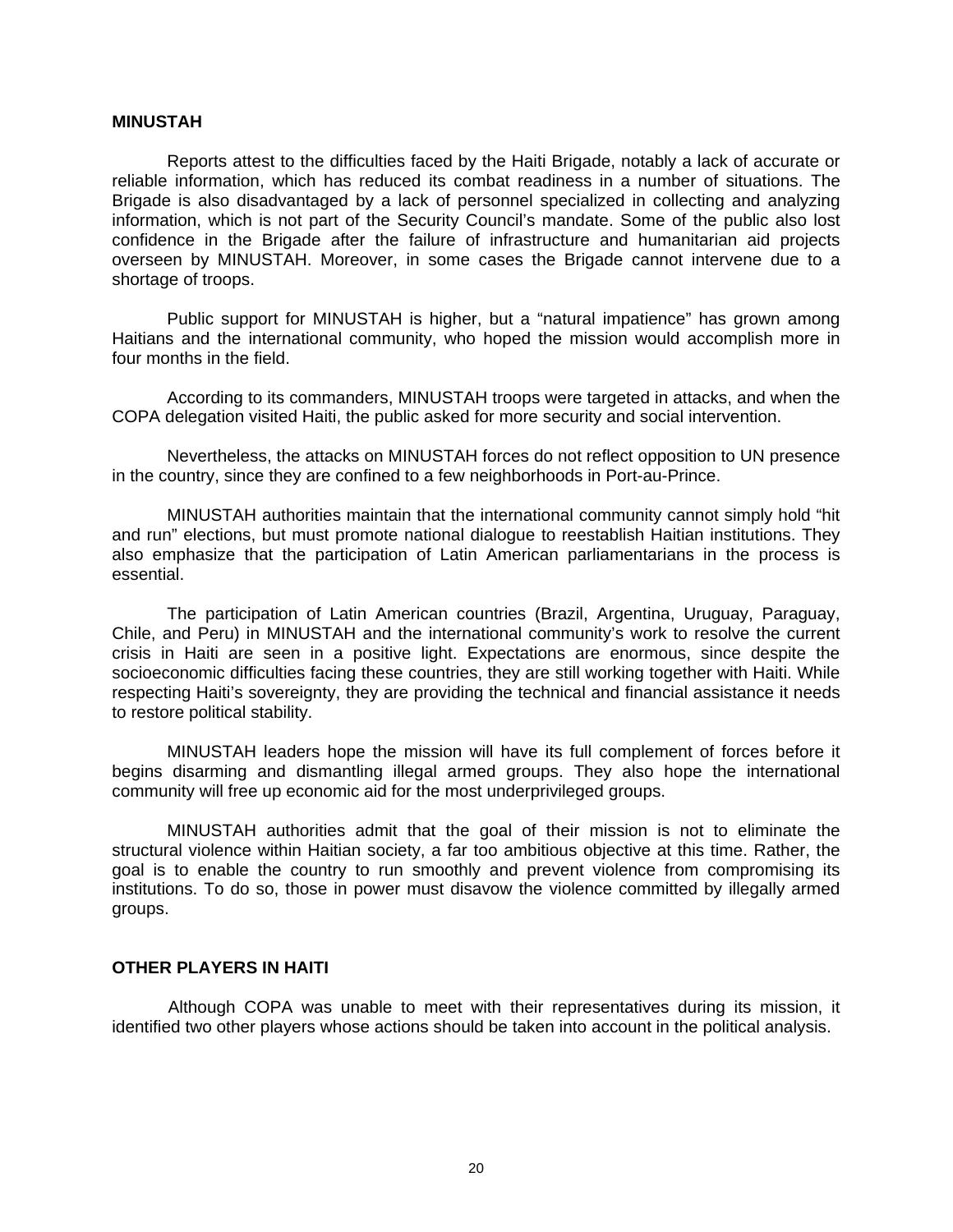### **FORMER MEMBERS OF THE HAITIAN ARMED FORCES (FAD'H)**

President Jean-Bertrand Aristide abolished the Haitian Armed Forces in 1995, after returning to power in October 1994 following the military coup of 1991.

 When the current crisis struck, the political instability and climate of insecurity in the streets opened the door to former military members. At the time of the COPA delegation's visit, former soldiers were at times acting as a de facto police force. This was notably the case in a many localities where police forces had been dismantled.

 Following the crisis, former military members are said in some cases to have "humiliated" the police with the support of the public, who considered the police part of the system of repression under president Aristide's government.

 Many former military members are said to be concentrated in the cities of Cap-Haitien in the North department and Hinche in the Central Plateau department.

 In Cap-Haitien, after conflicts with the police forces, former military members were said to have taken over typical police duties such as arrests.

 The former military's activities in this city were said to be funded by business people who were afraid the ex-military members would eventually form a private army.

 The armed forces were abolished without rescinding the constitutional rule that a pension plan be put into place to pay former soldiers. This makes attempts to reorganize by a number of former soldiers, some of whom were not disarmed, one of the main problems MINUSTAH must now address.

 Former high-ranking members of the military are working with the transitional government and hold positions in government departments and the private sector. Lowerranking members, whose economic circumstances are grim and who still have their weapons, have taken to the streets.

 A few days before the COPA delegation arrived, rumors started that the former soldiers were planning to seize the country's police stations. MINUSTAH mobilized a number of contingents to help the police prevent the attacks. After clashes that left two dead, the former military members were still able to seize the Petit Goâve and Cap-Haitien police stations.

 A number of illegal armed groups have attempted to unlawfully exercise police powers. The UN Security Council has condemned this situation.<sup>[17](#page-20-0)</sup>

 According to its mandate from the UN Security Council, MINUSTAH must actively assist the transitional government's security institutions, particularly to help stamp out the activities of all illegal armed groups. Recently, the Brazilian contingent's Haiti Brigade had to occupy the police stations in Thomazeau and Grand Goâve.

 A commission made up of the transitional government and representatives of the former members of the military was created in a bid to find a way out of the crisis. On September 12, 2004, the parties came to an agreement acknowledging the legitimacy of the former soldiers'

<span id="page-20-0"></span> $\overline{a}$  $17$  Statement by the President of the UN Security Council, September 10, 2004 (S/PRST/2004/32).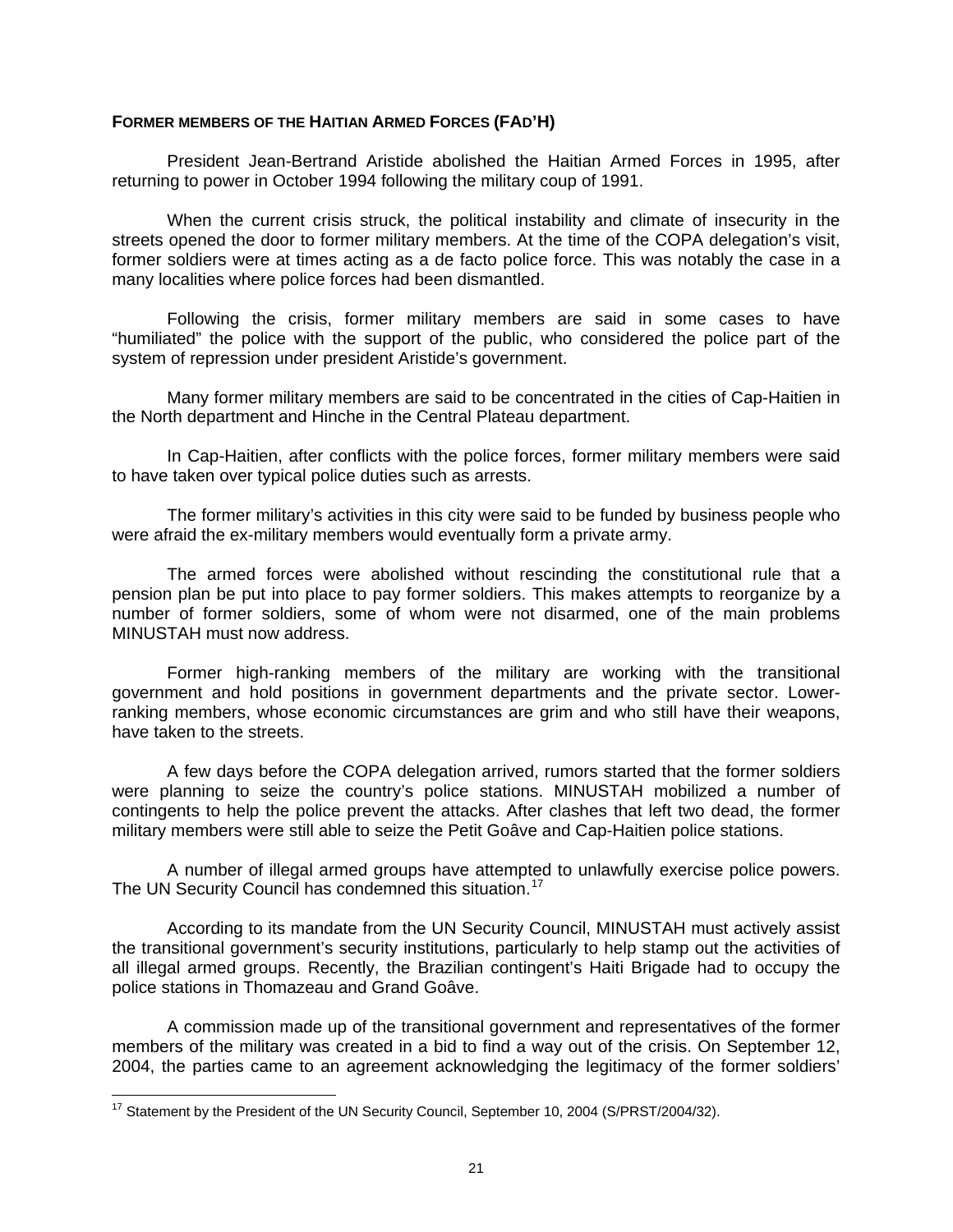claims, requiring them to release public buildings and hand in their FAd'H arms and equipment, guaranteeing the soldiers compensation, and paying damages for soldiers who had been victims of political violence. Negotiations have since come to a standstill.

In addition, the transitional government claims it has no intention of reorganizing the armed forces, which it claims is the job of the future government that will be elected with the new parliament.

# **HAITIAN NATIONAL POLICE (HNP)**

President Jean-Bertrand Aristide's government was accused of politicizing the Haitian National Police (HNP). Some units are said to have committed gross human rights violations, particularly by trying to repress opposition. In addition, Aristide is believed to have given absurd promotions, thus demobilizing the HNP.

During the COPA delegation's visit, the Haitian National Police (HNP) was in the midst of restructuring. When the current crisis began, the HNP had 2,500 police officers. While today it has 4,000, this is still far below the desirable target of 12,000.

The HNP lacks vehicles, arms, and communications equipment. Many police facilities were destroyed in a number of cities, including Gonaïves, when the current political crisis deteriorated.

In Port-au-Prince and the surrounding area, we observed a strong police presence.

According to information received, the HNP is violent, unreliable, ill prepared, and disorganized. In addition, some police officers act as informants for criminal gangs. However, the HNP appears effective as an escort for activities usually carried out by firefighters and operations supported by a MINUSTAH and CIVPOL military contingent.

The lack of advance coordination between the HNP and MINUSTAH would also appear to be a problem. MINUSTAH has often been surprised with requests for backup after the HNP has already launched an operation and run into trouble.

One of MINUSTAH's tasks is in fact to support the reform and restructuring of the HNP.

#### **CONCLUSIONS AND PROPOSALS**

Despite all good intentions, the actions of the transitional government of Haiti and of MINUSTAH, as well as the initiatives taken thus far by the international community to resolve the Haitian crisis, have not been enough to end the political instability and climate of insecurity in the country.

A climate of mistrust remains among the main protagonists of the Haitian crisis regarding the country's complete political stability and its future.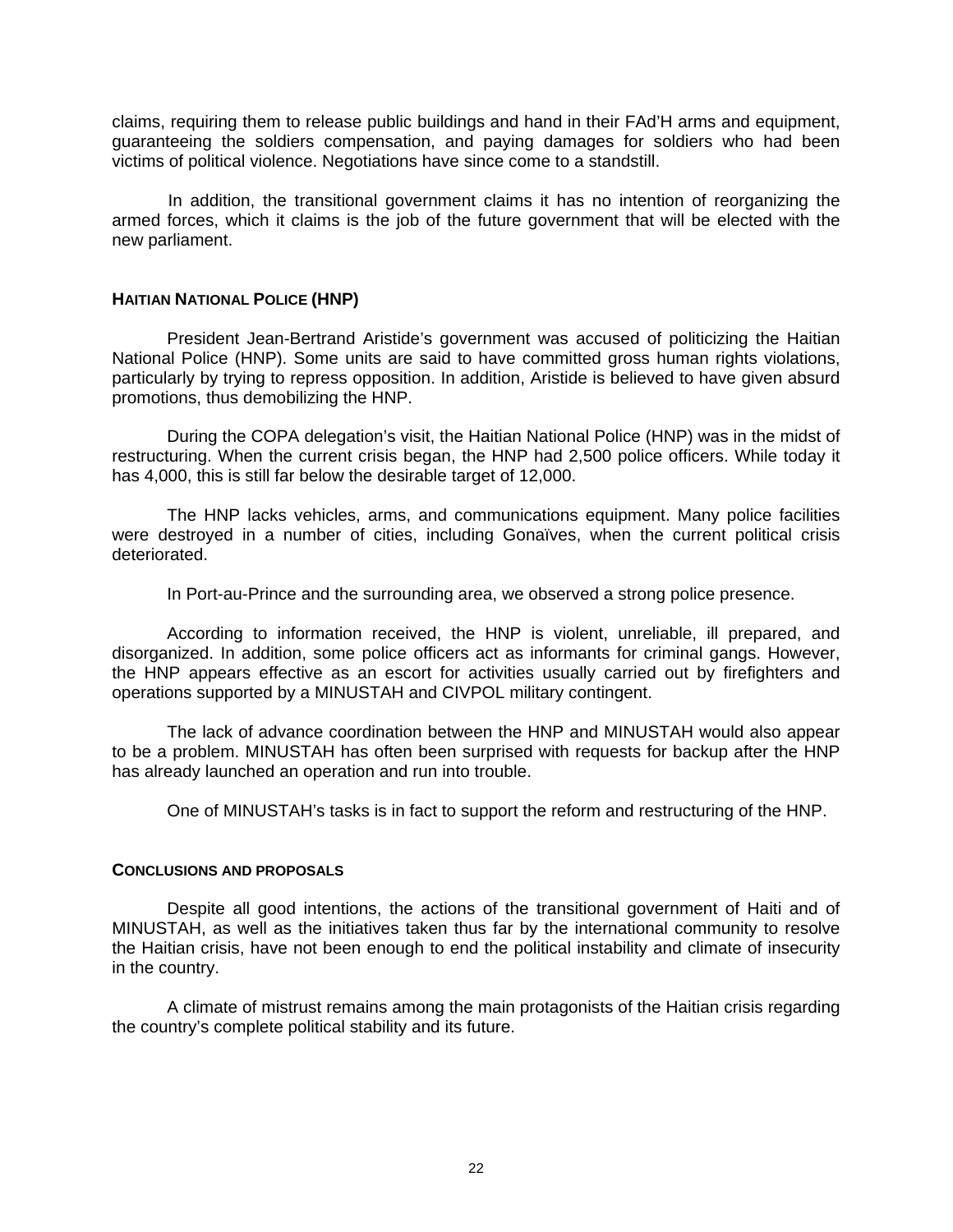Delays, red tape, undefined priorities, and a lack of planning and coordination between the international community and the transitional government in securing investment and establishing social programs have accelerated the decline of the already disastrous socioeconomic conditions in which the majority of Haitians live, despite efforts to overcome these obstacles.

Unquestionably, the country was already facing many socioeconomic challenges before the crisis worsened. As political instability has increased, the civilian population has again suffered the most and borne the brunt.

Whether coincidental or not, we observe that political tensions and violence in Haiti, the cause of the current crisis, have increased following each UN mission in the country—the UN Civilian Police Mission in Haiti (MIPONUH) in 2000, the International Civilian Mission in Haiti (MICIVIH), and the International Mission for Support in Haiti (MICAH)—and after the 2001 freeze in aid to Haiti by donor countries and international financial institutions.

The abject poverty of a good part of the population, an alarming proportion of which live below the poverty line, only exacerbates the political apathy and lack of credibility, as government initiatives and institutions are quite simply nonexistent or ineffective. Ironically, this causes those who should take a more active role in political life to draw away.

The historic persistence of this socioeconomic climate, aggravated by intensified violence and the proliferation of illegally armed individuals and groups with ties to authorities in power or to regime opponents, makes it virtually impossible to establish and sustain social and political pacts or hold free, transparent elections that ensure alternation in the exercise of power.

We also observe confusion between acts committed for political motives and common offenses committed by armed gangs or individuals, as well as the obvious, deliberate political exploitation of this disorder, in which even nonpolitical crimes are blamed on supporters of the former president or his political opponents.

The constant rumor-mongering by the local and international press, as well as local authorities, plays a major role in spreading this "culture of fear" and maximizing violence.

At a minimum, all factions and all Haitian political parties the COPA delegation met with during its visit to Haiti said they favored the continued presence of MINUSTAH troops, provided they continue to act impartially and respect Haitian sovereignty.

The expectation is that MINUSTAH will continue working towards restoring a climate of security and concrete political stability.

While many claim to reaffirm the inseparability, interdependence, and interrelation of human rights, a reasonable consensus was identified between Haitians and foreigners who met with the COPA delegation that the international community should change the target of its actions so that measures aimed at ensuring the country's political stability and restoring a climate of security do not take precedence over its socioeconomic recovery.<sup>[18](#page-22-0)</sup>

<span id="page-22-0"></span> $\overline{a}$ <sup>18</sup> In the spirit of OAS Resolution AG/DEC. 31 (XXXIII-O/03), for example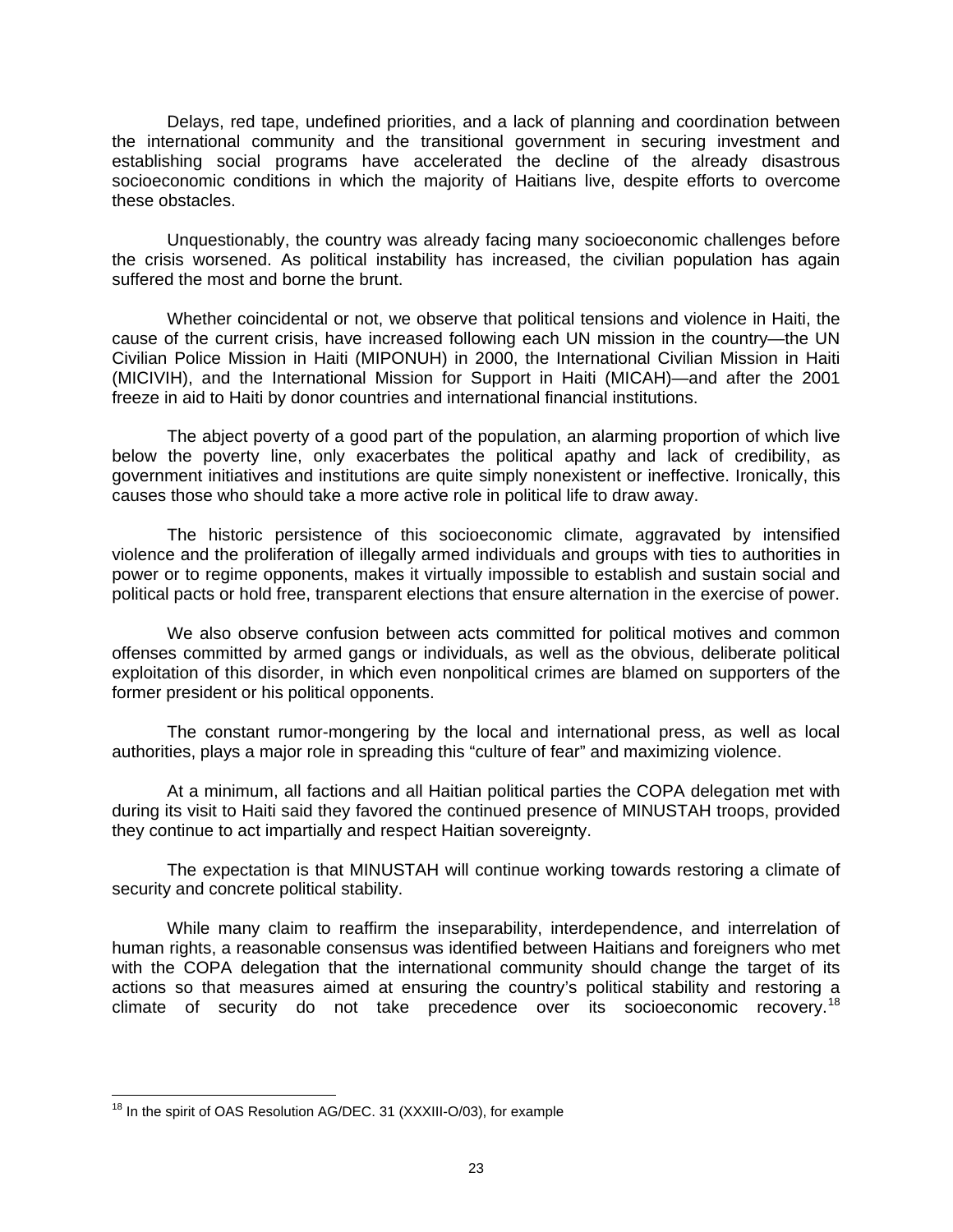The groups met with hope that the current paradox in international peacekeeping missions can be resolved this time to the advantage of those in need. While it is true that without a climate of security, no country receives foreign investment, we believe that in the specific case of Haiti, the international community could do even more to create and maintain security as infrastructure projects and social initiatives take shape, as this will truly benefit the most disadvantaged.

Declining socioeconomic and environmental conditions in the country, together with the growing exclusion of an increasingly larger portion of the population, must be battled immediately, effectively, and simultaneously to keep from exacerbating the already severe political instability.

Yet we must also create conditions, particularly cultural, to end the radical polarization that has always undermined democracy and kept power from changing hands. Under Haiti's political culture, groups that attain power seek to strengthen their hold and remain in power indefinitely. They do not merely seek to win elections. Their goal is always to remove any adversary from the political scene or any possible future election, whether by suppressing elections or through electoral fraud.

In fact, Haiti has long been without a true democratic culture, and may never have had one in the past.

However, the current consensus is that stability, peace, and development are concepts directly tied to democracy and that can only be attained through democracy.

This line of thought may be carried even further, in that full, complete democracy is not possible without the participation of all social actors in building the necessary consensus to strengthen it.<sup>[19](#page-23-0)</sup>

To achieve a peaceful, long term solution to the political crisis in Haiti, we must initiate a meaningful, sincere dialog between adversaries on ways to achieve complete political stability in the country and improve its socioeconomic climate. To this end, we must work to restore trust in the political process and the functioning of democratic institutions, including partisan organizations, and build consensus for the organization of free, fair, and transparent general elections and the disarmament of illegally armed individuals and groups.

Political stability will not be achieved unless the parties restore trust in the government as the sole entity authorized to promote the exercise of rights, punish abuses that occur, and, within the political process, legitimize both those in power and their opponents.

However, to achieve a peaceful solution to the crisis, the parties must be open to dialog and rule out other approaches. Through dialog, they can determine how to achieve their objective, and in so doing take control of their own future and that of their country.

<span id="page-23-0"></span> $\overline{a}$ <sup>19</sup> For example, see OAS Resolution AG/DEC. 31 (XXXIII-O/03).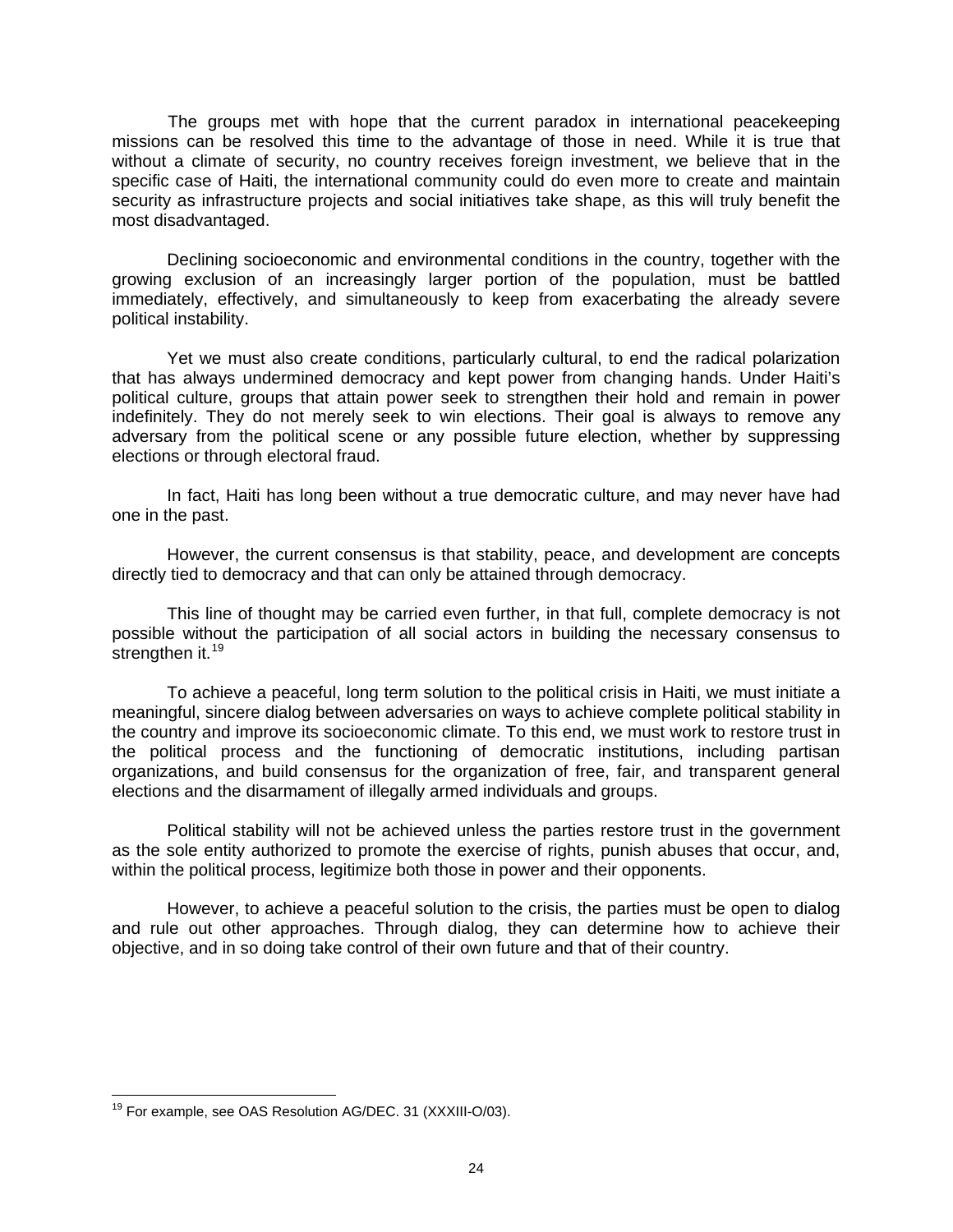As this solution is expected only to provide a foundation of solidarity, without real intervention, the international community can significantly foster this dialog by acting as mediator and contributing technical and financial assistance. We expect this dialog to create the conditions necessary to restore and strengthen the constitutional order in Haiti, thereby paving the way for the democratic practice of holding free, transparent elections and alternating the exercise of power.

The functioning of democratic institutions must be strengthened and standardized.

A climate of security can be restored only if Haitians regain trust in government institutions and their political leaders—both those in power and those in the opposition—as people capable of undertaking the actions required by the country's socioeconomic conditions or, if voters are dissatisfied, through the political changes necessary to achieve a broader dialog within Haitian society.

Preparations for general elections must be stepped up to lay the groundwork for elections in 2005.

To this end, the international community must spare no effort in allocating the resources needed for the country's socioeconomic recovery.

The transitional government, any new leaders elected, and all groups and individuals who run against them must publicly and clearly undertake to abide by international standards of human rights as well as international resolutions calling for the rule of law and a peaceful, long term solution to the conflict.

One response to the climate of insecurity could no doubt be to establish disarmament programs, reorganize and train police forces, and overhaul and provide training for the legal system. The police must be revamped and professionalized, and its personnel trained in human rights compliance. In this regard, initiatives aimed at eliminating the insecurity caused by violence will be ineffective and purely stopgap unless we also work to help Haitians, particularly the most disadvantaged, guarantee their right to food, leisure, work, education, basic infrastructures, a healthy environment, and sustainable development.

 However, promoting dialog, holding elections, and ensuring public disarmament will not lead to long term political stability and security as long as socioeconomic problems continue to affect the vast majority of the Haitian population. According to the COPA delegation, this is the primary obstacle to negotiating a peaceful solution to the political crisis, restoring democracy and the rule of law, and making Haiti governable again.

Thus, in preparing for elections and promoting disarmament, we must also make emergency investments in infrastructures and social programs, ensuring that the neediest benefit first. Responsibilities for establishing and monitoring projects must be set out clearly, identifying the duties of local governments and civil society.

The only keys to political stability in Haiti are social programs and economic revitalization, a goal for which the international community could create a special fund.

Despite the establishment of MINUSTAH, it is crucial that the UN, OAS, and other international bodies continue to work together towards resolving the crisis in Haiti and seek to better coordinate their joint efforts.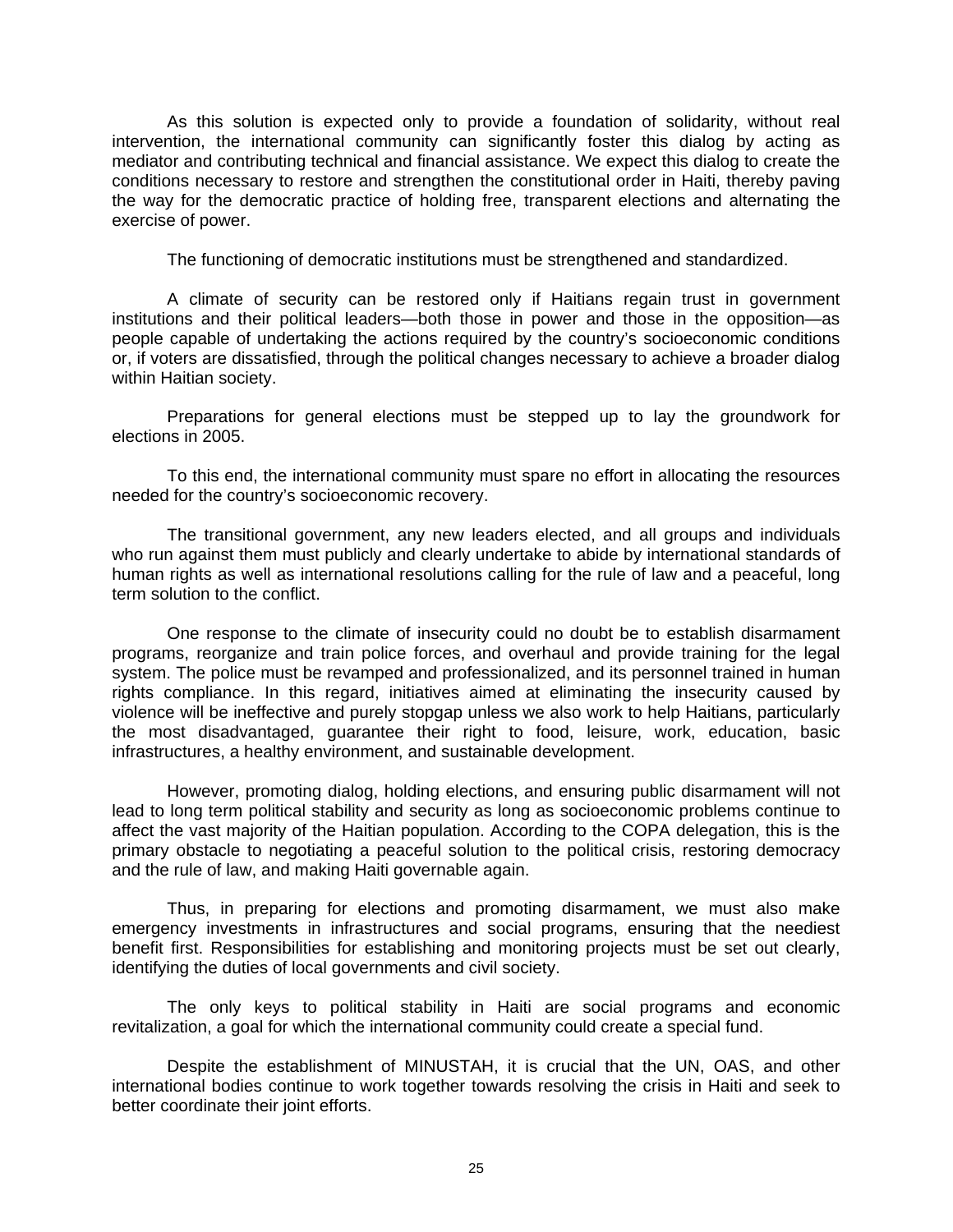In any case, MINUSTAH should not continue its mission any longer than the international community and Haitian society consider essential to ensuring a stable democratic environment conducive to growth and economic development.

Parliaments and national governments must also publicly and clearly undertake to work towards the prompt restoration of sustainable democracy and the rebuilding of political institutions in Haiti, particularly through the contribution of human and financial resources, loans, and investments in the country.

The Haitian people are relying on international solidarity to help them find a peaceful solution to the current crisis and prevent the further decline of already tenuous humanitarian and socioeconomic conditions.

Further to the above considerations, the delegation visiting Haiti from November 12 to 15, 2004, **proposes** that COPA's Executive Committee, at its next meeting in Havana, Cuba,

- **a)** Adopt the attached resolution on *"The crisis in Haiti and building a peaceful, long term solution to achieve complete political stability in the country and improve its socioeconomic climate"*;
- **b)** Send the resolution on *"The crisis in Haiti and building a peaceful, long term solution to achieve complete political stability in the country and improve its socioeconomic climate"* and the final report on its good offices mission in Haiti to parliaments affiliated with COPA and OAS member states; all MINUSTAH participants; multilateral organizations such as OAS and the UN; the World Bank; the European Union; the Inter-American Development Bank; and other appropriate institutions, and urge these bodies to adopt measures in their areas of jurisdiction to promote complete political stability in Haiti and improve its socioeconomic climate;
- **c)** Deliberate on forming a commission to monitor and gather information on developments in Haiti until general elections in 2005, while suggesting measures COPA might adopt to promote complete political stability in Haiti and improve its socioeconomic climate;
- **d)** Consider the possibility of appointing a delegation to participate in an election monitoring mission during general elections in Haiti, once an election date is set.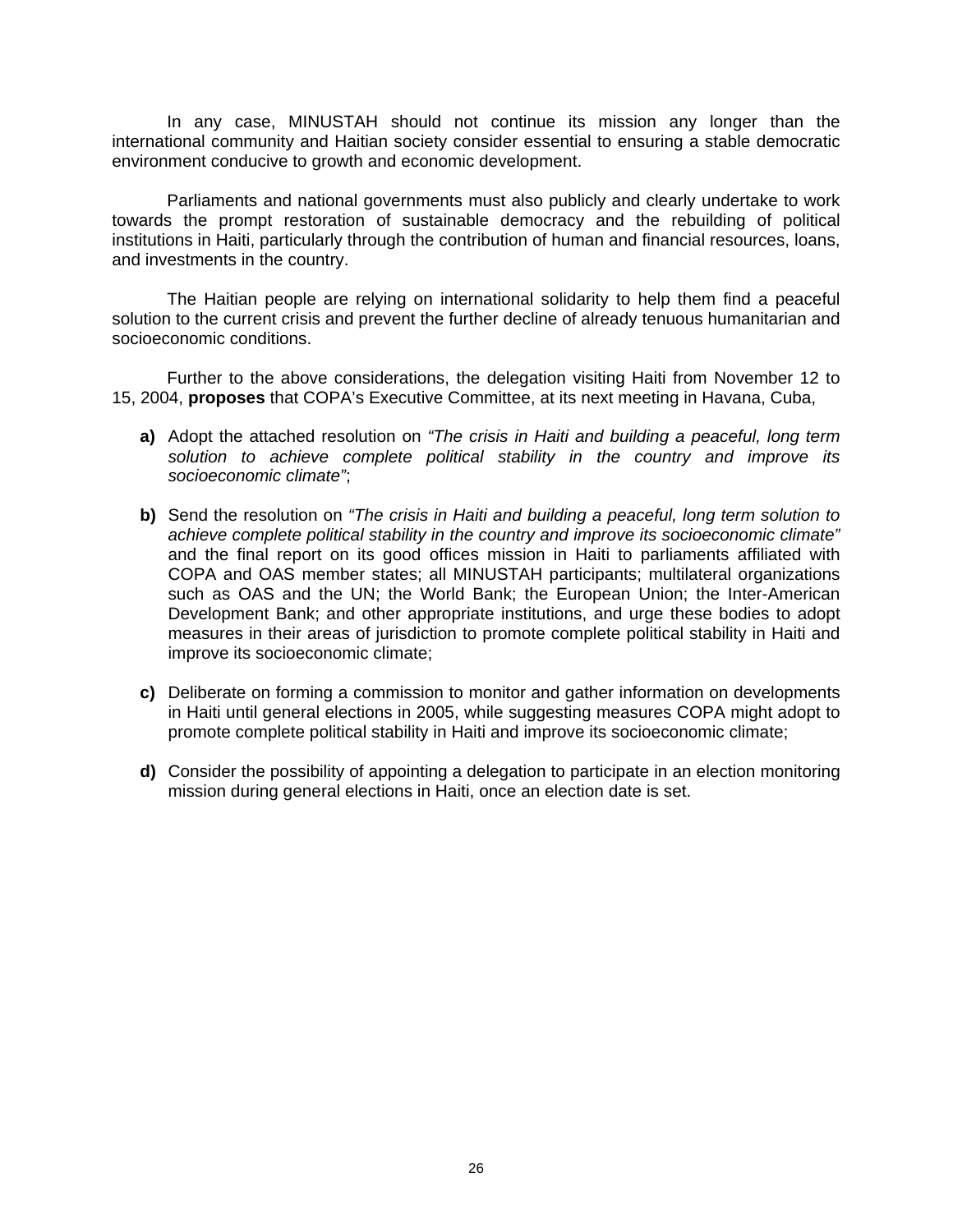This report was submitted to the following persons:

Ms. Maria José Maninha Deputy – Brazil, COPA President

> Ms. Clair Deputy – Brazil

Mr. Fernando Gabeira Deputy – Brazil

Ms. Charlotte L'Écuyer Member of the Québec National Assembly – Canada

Ms. Jhannett Madriz Sotillo Member of the Andean Parliament – Venezuela

Port-au-Prince, Haiti, November 15, 2004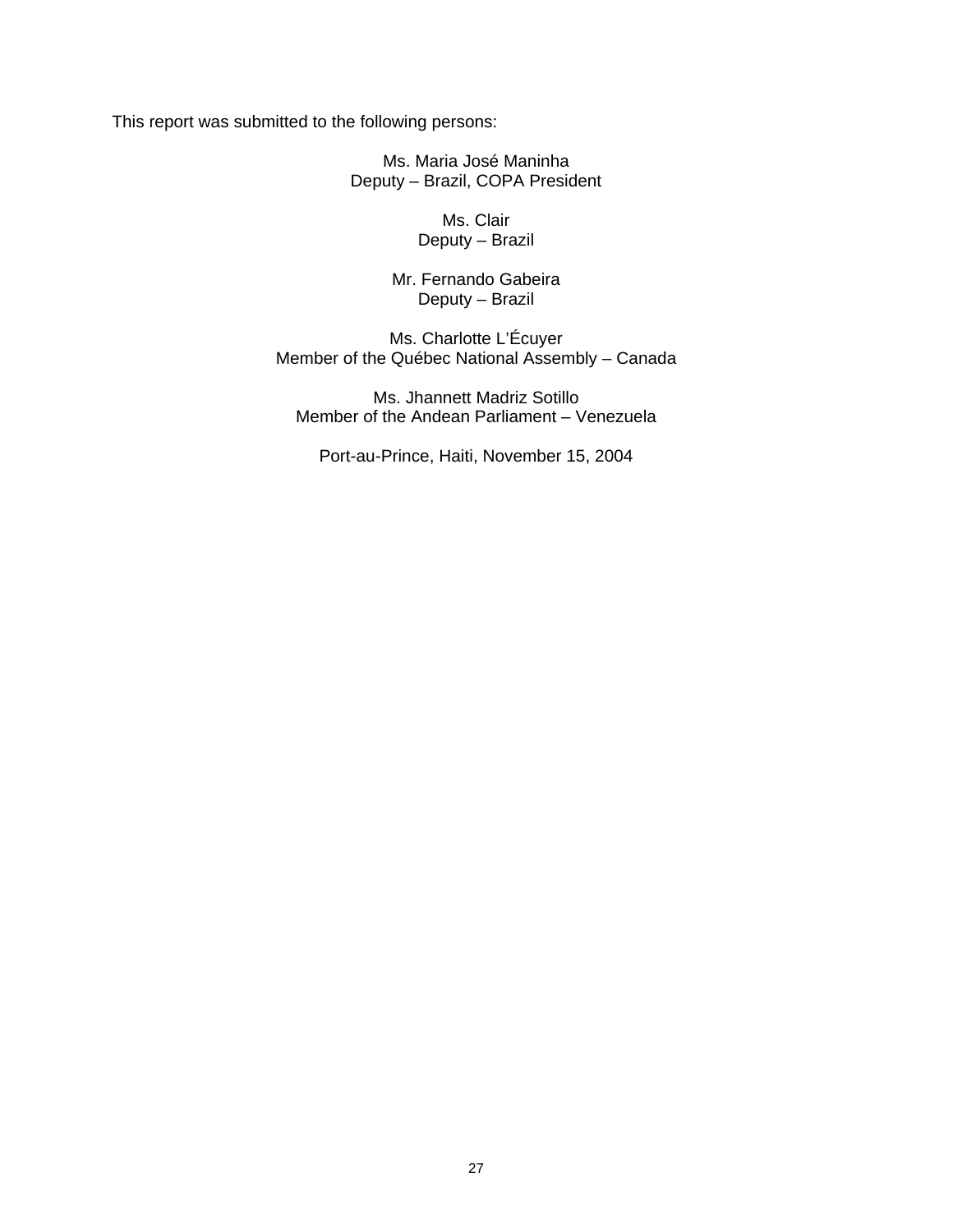## **APPENDIX I**

# **RESOLUTION (DRAFT)**

# **"THE CRISIS IN HAITI AND BUILDING A PEACEFUL, LONG TERM SOLUTION TO ACHIEVE COMPLETE POLITICAL STABILITY IN THE COUNTRY AND IMPROVE ITS SOCIOECONOMIC CLIMATE"**

**CONSIDERING** the report presented by the delegation of the Parliamentary Confederation of the Americas (COPA), presided by Ms. Maria José da Conceição Maninha, following its good offices mission in Haiti from November 12 to 15, 2004, to assess on site the social, political, and economic conditions of the country and better determine how to continue working towards complete political stability and an improved socioeconomic climate;

**REGRETTING** the loss of many human lives and significant material damage caused by the crisis arising from the exacerbation of political conflicts since the May 21, 2000 election;

**DEPLORING** that after the political crisis erupted on May 21, 2000, the international community was not more active in preventing developments that led to the current crisis in Haiti;

**DEPLORING** the impossibility of implementing the Provisional Action Plan proposed by the Caribbean Common Market (CARICOM) on January 31, 2004;

**THANKING** all authorities of the transitional government of Haiti and the United Nations Stabilization Mission in Haiti (MINUSTAH), as well as the political and civil society leaders who met with the COPA delegation during its visit to Haiti; Brazil's Ministry of Foreign Affairs and Brazil's ambassador to Haiti; as well as Brazilian troops in MINUSTAH, particularly the Haiti Brigade and the Naval Forces Group for their logistic and security support;

**NOTING** that despite all good intentions, the actions of the transitional government of Haiti and of MINUSTAH, as well as the initiatives taken thus far by the international community to resolve the Haitian crisis, have not been enough to end the political instability and climate of insecurity in the country;

**OBSERVING** that delays, red tape, undefined priorities, and a lack of planning and coordination between the international community and the transitional government in securing investment and establishing social programs have accelerated the decline in the socioeconomic and environmental conditions experienced by the majority of Haitians, despite ongoing efforts to overcome these obstacles;

**DEEMING** that the parties need to regain trust in government institutions and the political process, and that the Haitian population also needs to rebuild ties with its political leaders;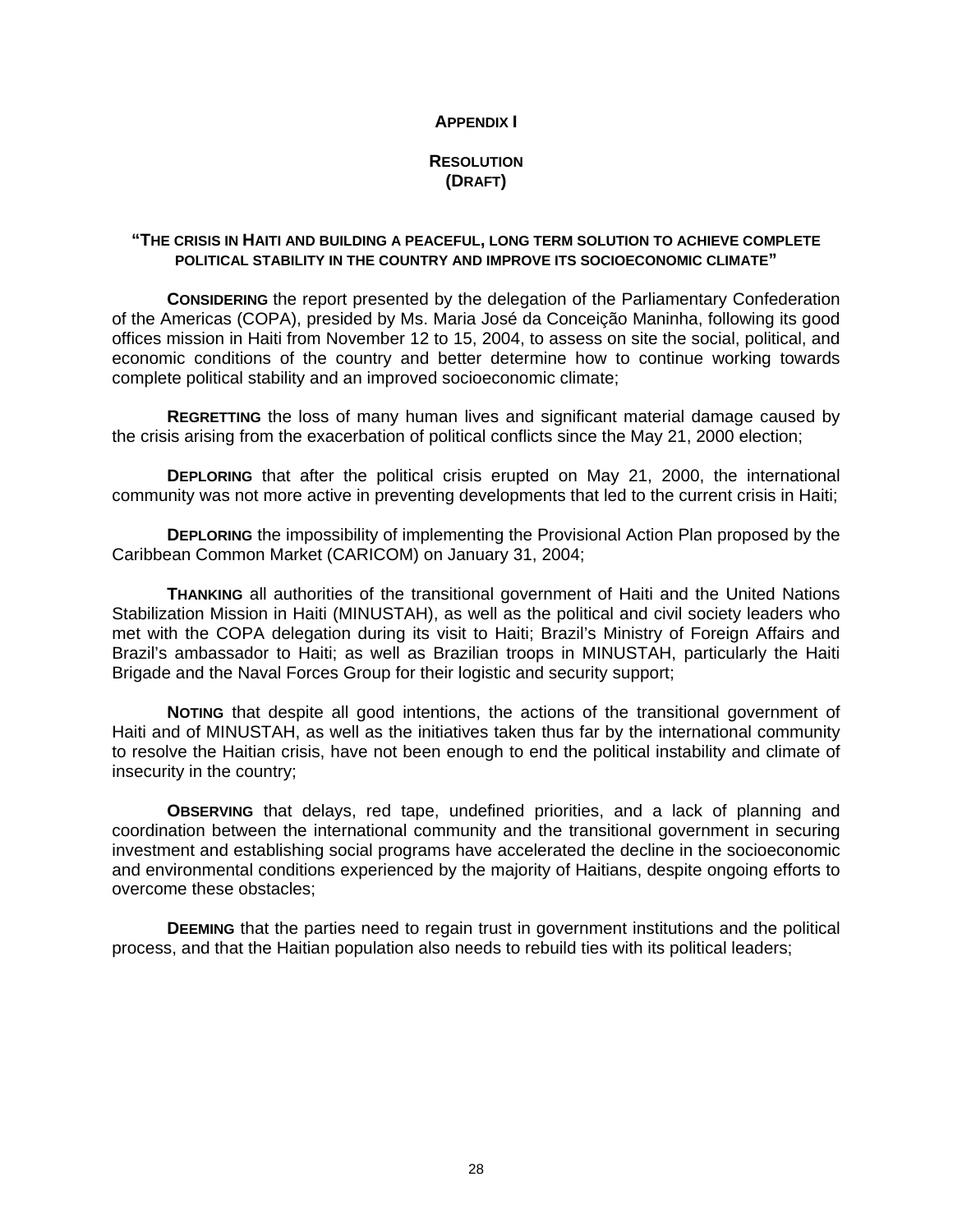**BE IT RESOLVED** that the Parliamentary Confederation of the Americas (COPA), through its Executive Committee,

**1. REITERATE** the terms of its previous resolutions on the situation in Haiti, adopted in Brasilia, Brazil, in March 2004, and in San Juan, Puerto Rico, in September 2004;

**2. CONGRATULATE** the UN and OAS for their prompt action following the departure of president Jean-Bertrand Aristide, thereby preventing an even greater loss of human life and a further worsening of the Haitian crisis;

**3. UNDERLINE** MINUSTAH's work in the country, particularly its social initiatives, and primarily the humanitarian aid provided by Argentine troops in Les Gonaïves after tropical storm Jeanne tore through the country in September 2004;

**4. CALL ON** governments with commitments to the UN to quickly make financial resources available and mobilize the troops and police forces promised to MINUSTAH in order to strengthen its numbers as soon as possible and make it more effective;

**5. FIRMLY CONDEMN** acts of violence of any kind or origin committed by armed individuals or groups, as well as the political exploitation of these events—which only serves to aggravate the climate of insecurity experienced by the public—by encouraging anyone on Haitian soil to surrender unregistered or unlicensed arms to the competent authorities:

**6. PROPOSE** that a wide-ranging, open, sincere, democratic, and transparent dialog be initiated in order to build a peaceful, long term solution that achieves complete political stability and improves the socioeconomic climate of the country, that leaders of all political persuasions and from those bodies most representative of civil society be invited to participate in this dialog, and that the transitional government of Haiti and the international community put in place the conditions necessary for this dialog to occur;

**7. APPEAL TO** the transitional government of Haiti to step up preparations for general elections, and to the international community to provide technical assistance and financial resources to ensure these elections are free, fair, transparent, and held on the dates already set in 2005;

**8. ENCOURAGE** political groups and those bodies that best represent civil society to cooperate in holding elections by participating in partisan initiatives and identifying their candidates, monitoring voter registration, and overseeing voting and ballot counting, as well as recognizing the legitimacy of elected officials and those who run in opposition, while adopting a pact of good governance, promoting and defending human rights, and respecting international resolutions calling for the rule of law and alternation in the exercise of power through free and transparent elections;

**9. ENCOURAGE** the transitional government of Haiti to take all possible steps and the international community to provide the necessary technical assistance and financial resources to fight against impunity, notably by adopting measures to ensure the independence and strengthening of legal and police institutions through the professionalization and human rights training of their staff;